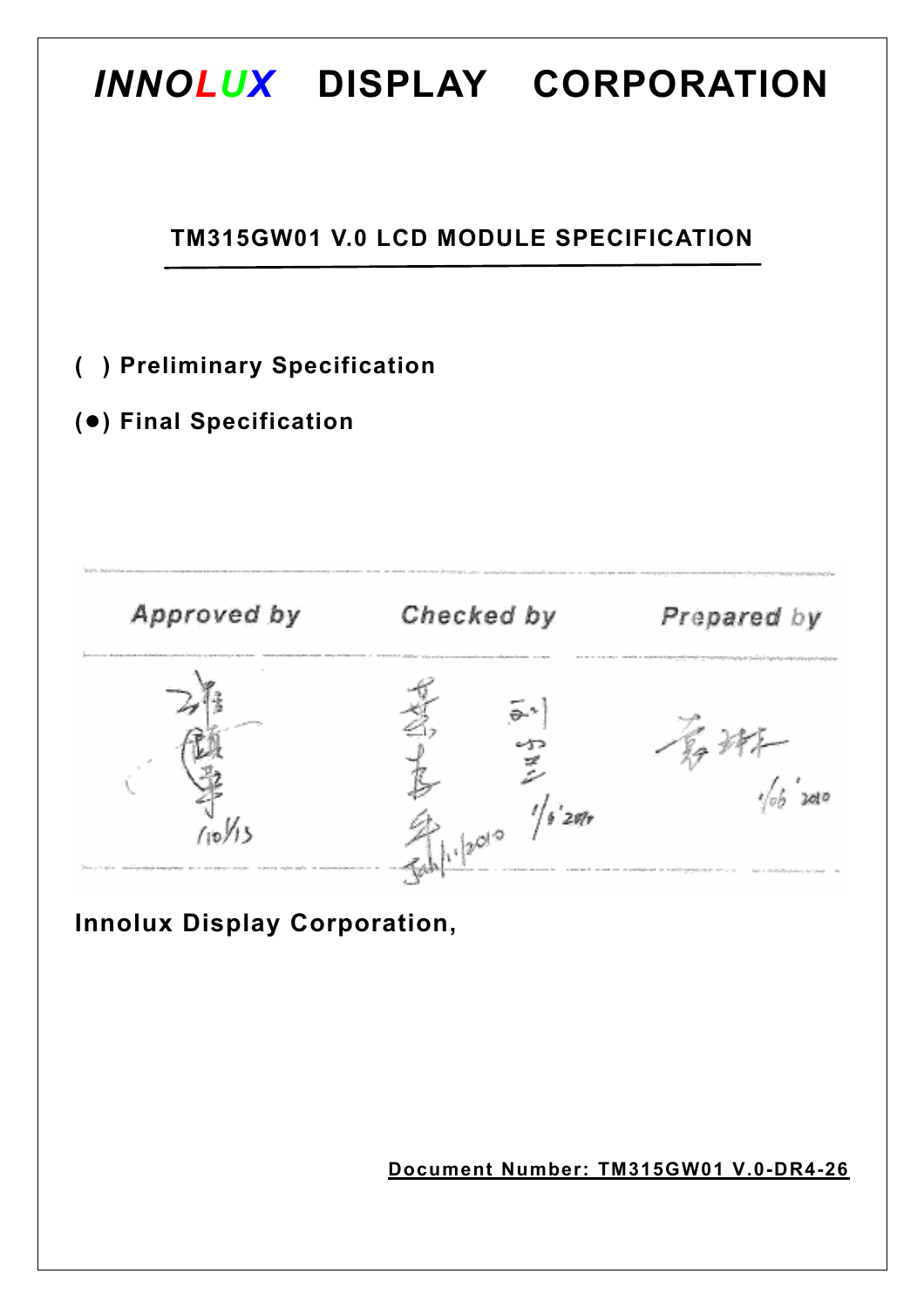# SPEC NO. TM315GW01 V.0

PAGE 2/24

**Version: 1.0** 

 $\Gamma$ 

InnoLux copyright

All rights reserved,

Copying forbidden.

|         | <b>Record of Revision</b> |      |                            |  |  |  |  |  |  |  |
|---------|---------------------------|------|----------------------------|--|--|--|--|--|--|--|
| Version | Revise Date               | Page | Content                    |  |  |  |  |  |  |  |
| $1.0\,$ | 2009/01/06                | All  | First edition to all Spec. |  |  |  |  |  |  |  |
|         |                           |      |                            |  |  |  |  |  |  |  |
|         |                           |      |                            |  |  |  |  |  |  |  |
|         |                           |      |                            |  |  |  |  |  |  |  |
|         |                           |      |                            |  |  |  |  |  |  |  |
|         |                           |      |                            |  |  |  |  |  |  |  |
|         |                           |      |                            |  |  |  |  |  |  |  |
|         |                           |      |                            |  |  |  |  |  |  |  |
|         |                           |      |                            |  |  |  |  |  |  |  |
|         |                           |      |                            |  |  |  |  |  |  |  |
|         |                           |      |                            |  |  |  |  |  |  |  |
|         |                           |      |                            |  |  |  |  |  |  |  |
|         |                           |      |                            |  |  |  |  |  |  |  |
|         |                           |      |                            |  |  |  |  |  |  |  |
|         |                           |      |                            |  |  |  |  |  |  |  |
|         |                           |      |                            |  |  |  |  |  |  |  |
|         |                           |      |                            |  |  |  |  |  |  |  |
|         |                           |      |                            |  |  |  |  |  |  |  |
|         |                           |      |                            |  |  |  |  |  |  |  |
|         |                           |      |                            |  |  |  |  |  |  |  |
|         |                           |      |                            |  |  |  |  |  |  |  |
|         |                           |      |                            |  |  |  |  |  |  |  |
|         |                           |      |                            |  |  |  |  |  |  |  |
|         |                           |      |                            |  |  |  |  |  |  |  |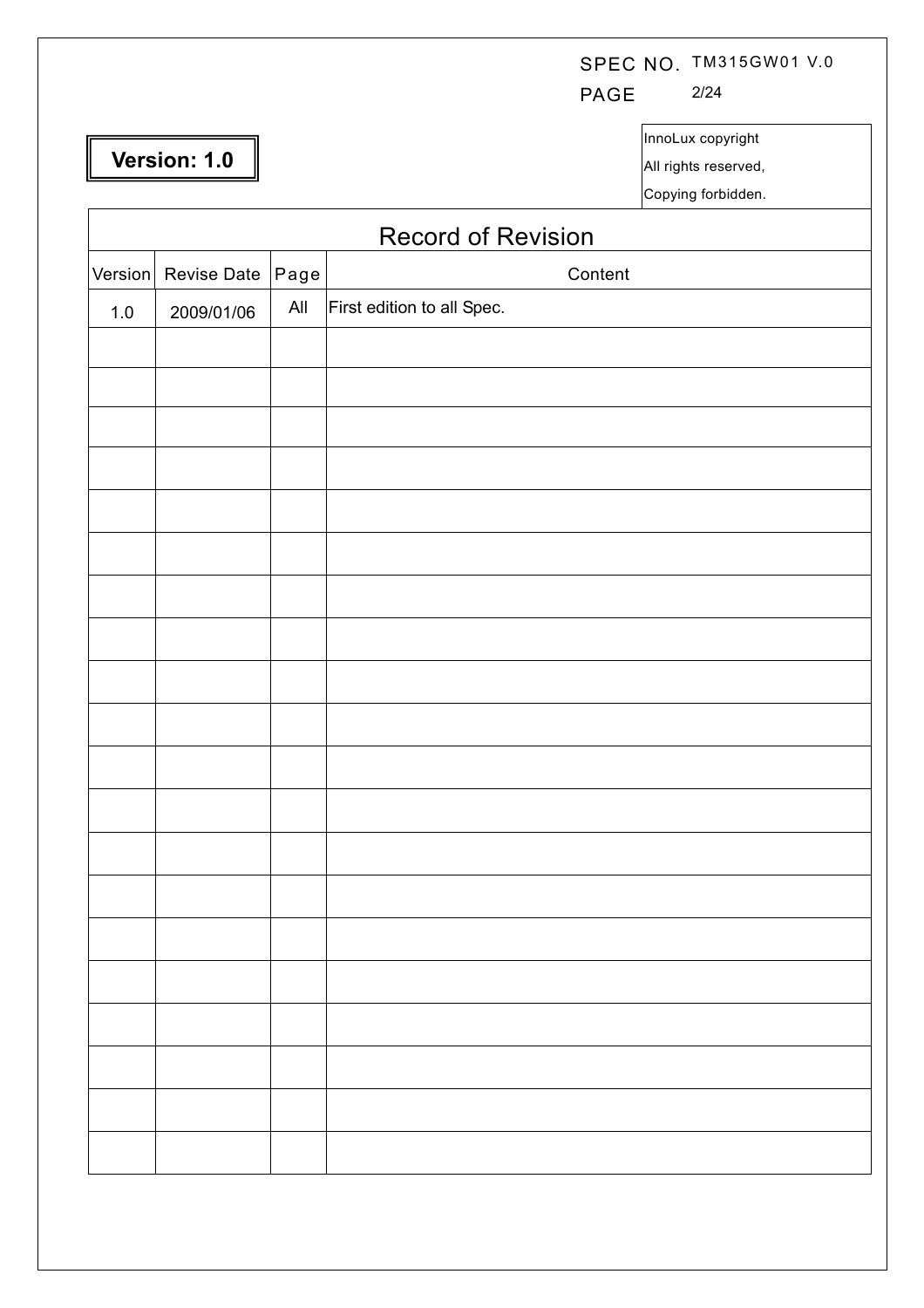SPEC NO. TM315GW01 V.0 PAGE 3/24

| <b>Contents:</b>                        |                |  |  |  |  |  |  |  |
|-----------------------------------------|----------------|--|--|--|--|--|--|--|
| A. General Specification                | 4              |  |  |  |  |  |  |  |
| <b>B. Electrical Specifications</b>     | 5              |  |  |  |  |  |  |  |
| 1. Pin assignment                       | 5              |  |  |  |  |  |  |  |
| 2. Absolute maximum ratings             | $\overline{7}$ |  |  |  |  |  |  |  |
| 3. Electrical characteristics           | 8              |  |  |  |  |  |  |  |
| a. Typical operating conditions         | 8              |  |  |  |  |  |  |  |
| b. Display color vs. input data signals | 11             |  |  |  |  |  |  |  |
| c. Input signal timing                  | 12             |  |  |  |  |  |  |  |
| d. Display position                     | 13             |  |  |  |  |  |  |  |
| e. Backlight driving conditions         | 13             |  |  |  |  |  |  |  |
| <b>C.</b> Optical specifications        | 16             |  |  |  |  |  |  |  |
| D. Reliability test items               | 19             |  |  |  |  |  |  |  |
| E. Safety                               | 20             |  |  |  |  |  |  |  |
| F.<br>Display quality                   | 20             |  |  |  |  |  |  |  |
| G. Handling precaution                  | 20             |  |  |  |  |  |  |  |
| H. Label                                | 21             |  |  |  |  |  |  |  |
| I. Mechanical drawings                  |                |  |  |  |  |  |  |  |
|                                         |                |  |  |  |  |  |  |  |
|                                         |                |  |  |  |  |  |  |  |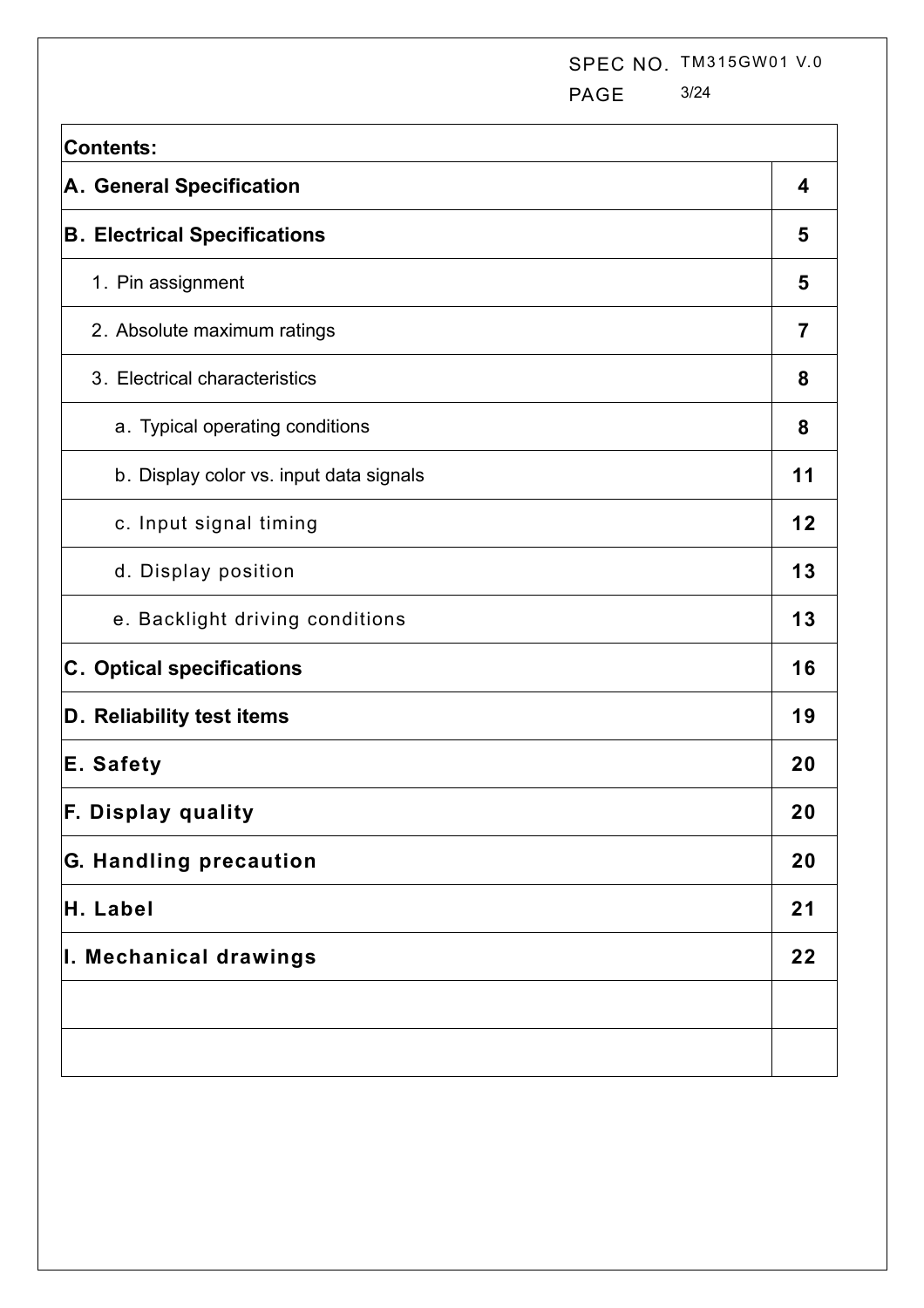SPEC NO. TM315GW01 V.0 PAGE 4/24

# **A. General specification**

| NO.            | Item                       | Specification                           | Remark |
|----------------|----------------------------|-----------------------------------------|--------|
| 1              | Display resolution (pixel) | 1,366(H) X 768(V), WXGA+ resolution     |        |
| $\overline{2}$ | Active area (mm)           | 697.685 (H) X 392.256(V)                |        |
| 3              | Screen size (inch)         | 31.5 inches diagonal                    |        |
| 4              | Pixel pitch (mm)           | $0.51075$ (H) X 0.51075 (V)             |        |
| 5              | Color configuration        | R, G, B vertical stripe                 |        |
| 6              | Overall dimension (mm)     | 760 (W) X 450 (H) X 45(D)               |        |
| 7              | Weight (g)                 | 6000                                    |        |
| 8              | Surface treatment          | Anti-glare, Haze=11%, Hard coating (3H) | Note 1 |
| 9              | Input color signal         | 8 bit LVDS                              |        |
| 10             | Display colors             | 16.7M                                   |        |
| 11             | Color saturation           | <b>72% NTSC</b>                         |        |
| 12             | <b>Backlight</b>           | 4U CCFL                                 |        |
| 13             | RoHS & Halogen free        | RoHS & Halogen free compliance          |        |

Note 1: Glare Option available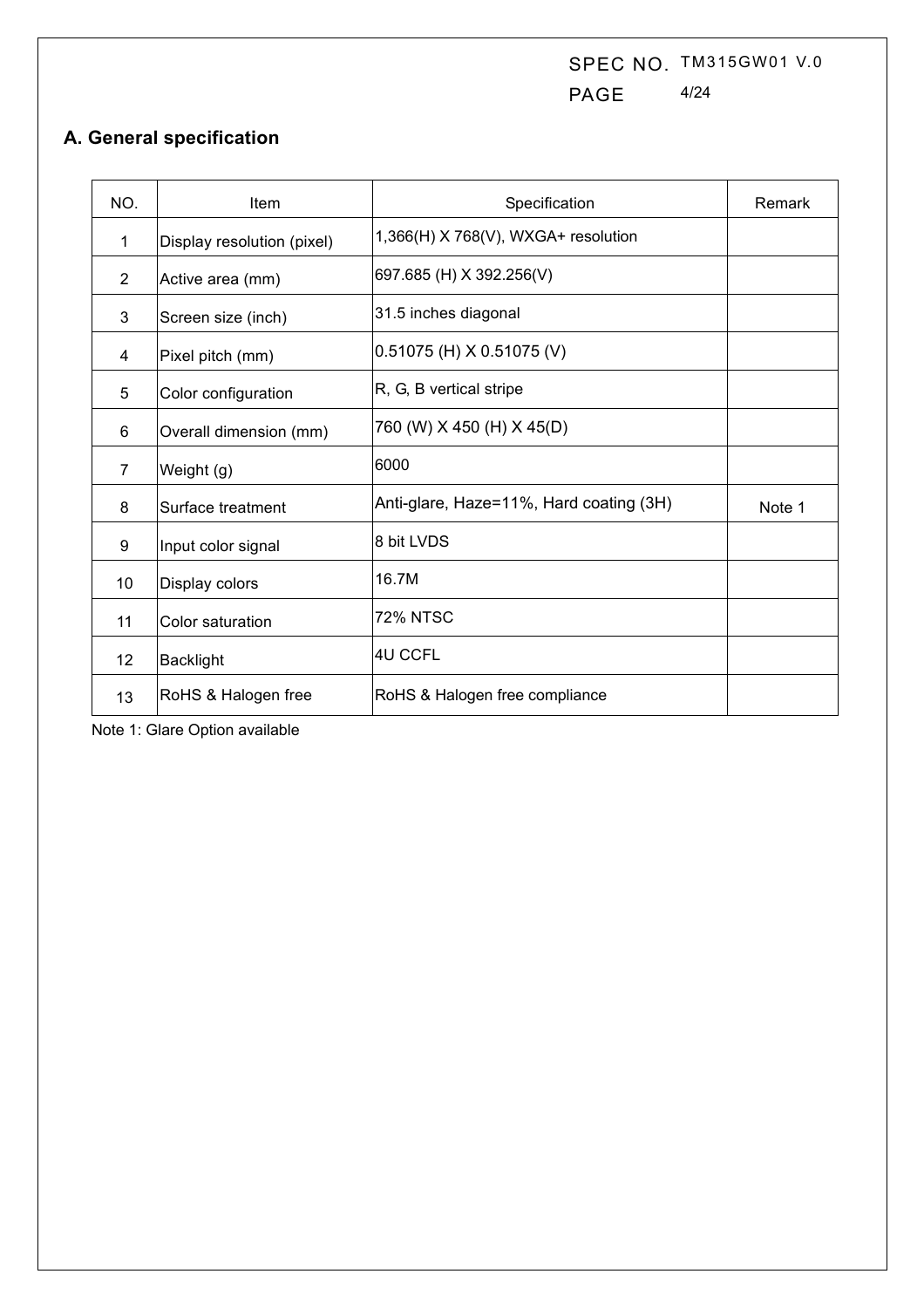SPEC NO. TM315GW01 V.0 PAGE 5/24

# **B. Electrical specifications**

## 1. Pin assignment

### **Connector**

FOXCONN GS23302-1311S-7F or mechanical interface equivalent connector.

| Pin No | Symbol   | Description                                          |
|--------|----------|------------------------------------------------------|
| 1      | VCC      | +12V, DC, Regulated                                  |
| 2      | VCC      | +12V, DC, Regulated                                  |
| 3      | VCC      | +12V, DC, Regulated                                  |
| 4      | VCC      | +12V, DC, Regulated                                  |
| 5      | GND      | Ground and Signal Return                             |
| 6      | GND      | Ground and Signal Return                             |
| 7      | GND      | Ground and Signal Return                             |
| 8      | GND      | Ground and Signal Return                             |
| 9      |          | LVDS Option Low/Open for Normal (NS), High for JEIDA |
| 10     | Reserved | Open                                                 |
| 11     | GND      | Ground and Signal Return for LVDS                    |
| 12     | RINO-    | LVDS Channel 0 negative                              |
| 13     | RINO+    | LVDS Channel 0 positive                              |
| 14     | GND      | Ground and Signal Return for LVDS                    |
| 15     | RIN1-    | LVDS Channel 1 negative                              |
| 16     | RIN1+    | LVDS Channel 1 positive                              |
| 17     | GND      | Ground and Signal Return for LVDS                    |
| 18     | RIN2-    | LVDS Channel 2 negative                              |
| 19     | RIN2+    | LVDS Channel 2 positive                              |
| 20     | GND      | Ground and Signal Return for LVDS                    |
| 21     | RCLK-    | LVDS Clock negative                                  |
| 22     | RCLK+    | LVDS Clock positive                                  |
| 23     | GND      | Ground and Signal Return for LVDS                    |
| 24     | RIN3-    | LVDS Channel 3 negative                              |
| 25     | RIN3+    | LVDS Channel 3 positive                              |
| 26     | GND      | Ground and Signal Return for LVDS                    |
| 27     | Reserved | Open or High                                         |
| 28     | Reserved | Open or High                                         |
| 29     | GND      | Ground and Signal Return                             |
| 30     | GND      | Ground and Signal Return                             |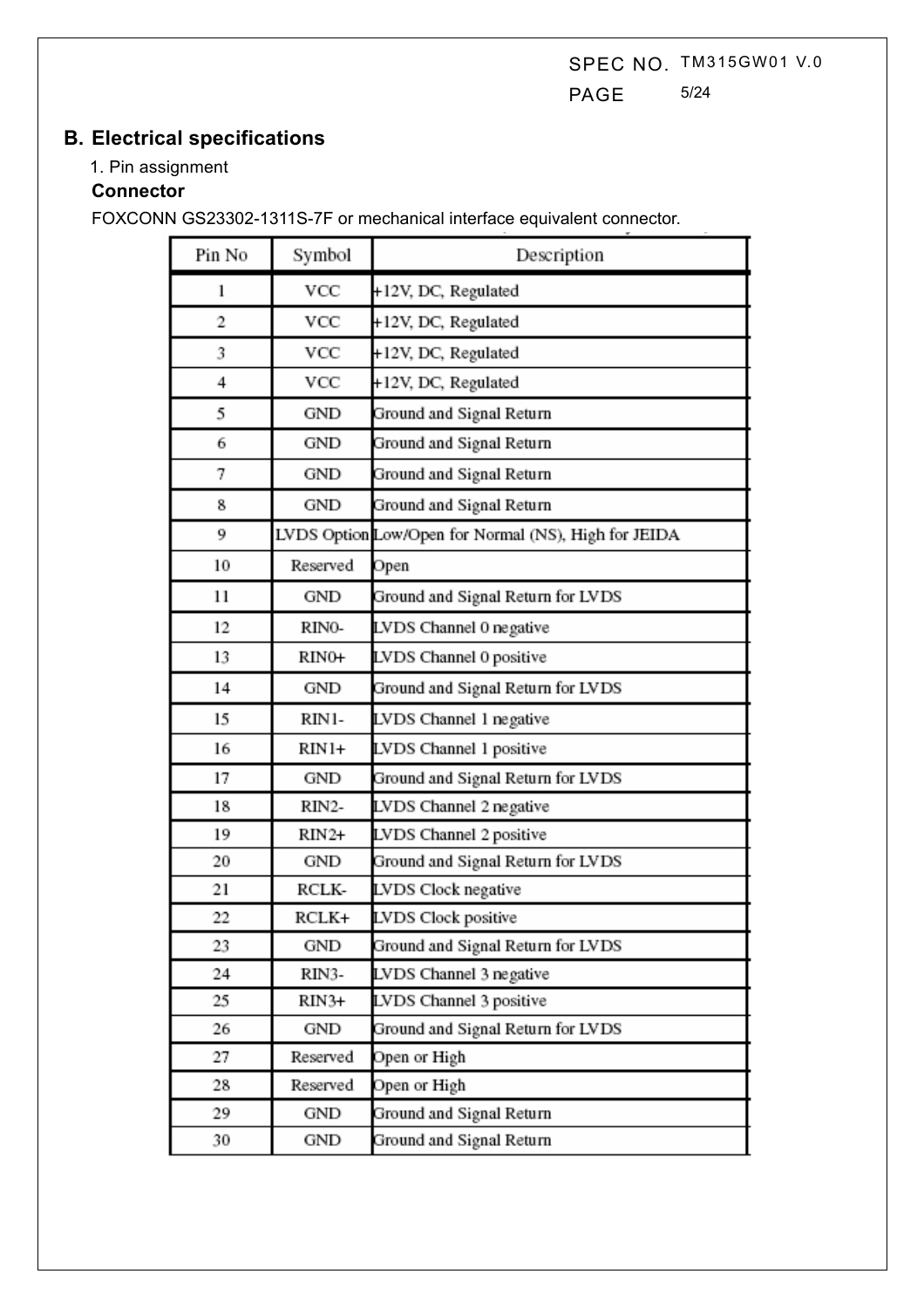

Rear view of LVDS connector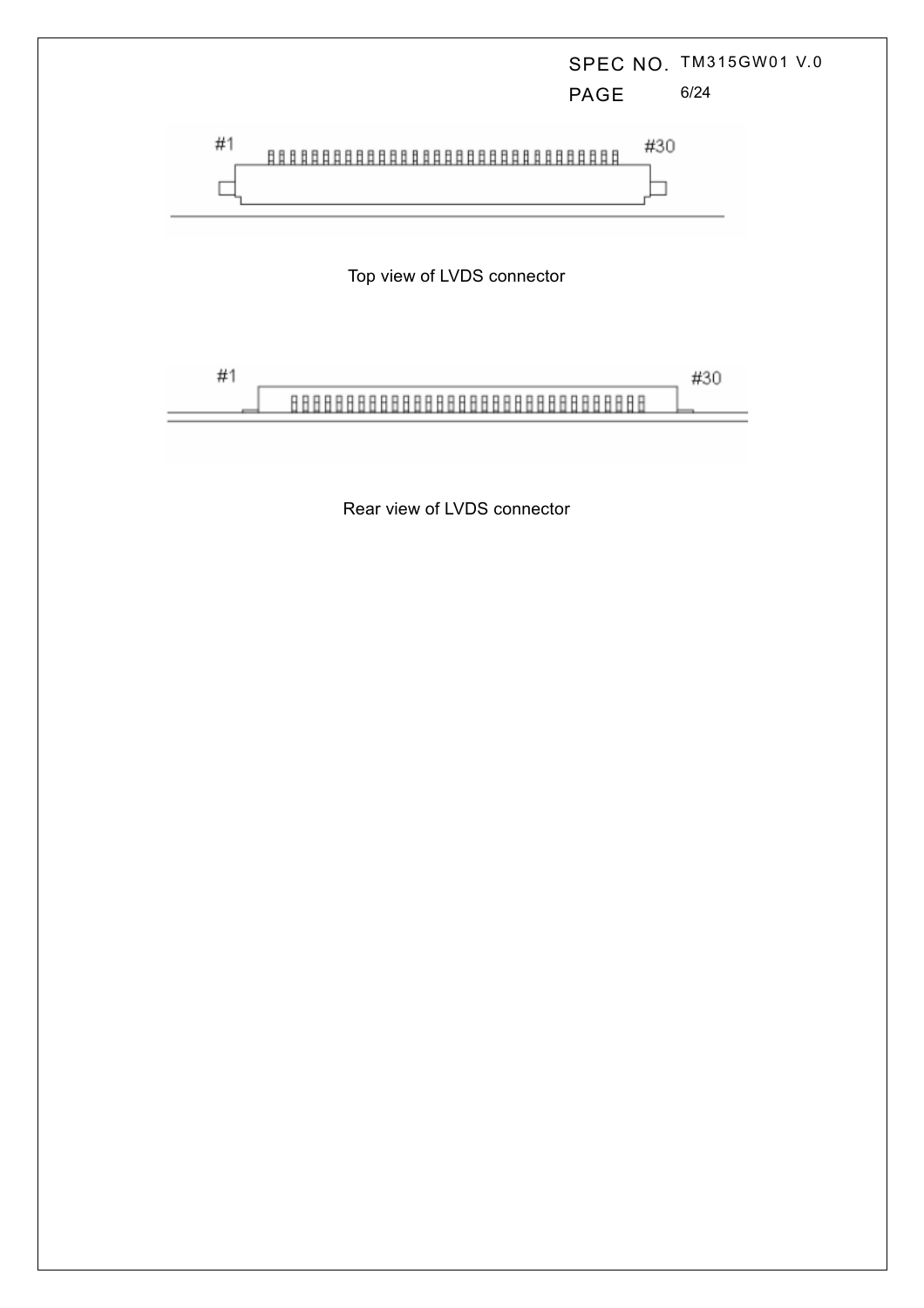SPEC NO. TM315GW01 V.0 PAGE 7/24

| <b>Parameter</b>         | Symbol            |        | <b>Values</b> |      | <b>Unit</b>  | <b>Remark</b>     |
|--------------------------|-------------------|--------|---------------|------|--------------|-------------------|
|                          |                   | Min.   | Typ.          | Max. |              |                   |
| LCD drive voltage        | $V_{cc}$          | $-0.3$ |               | 14.0 | V            | At $25^{\circ}$ C |
| Input signal voltage     | $V_{LH}$          | $-0.3$ |               | 3.6  | V            | At $25^{\circ}$ C |
| <b>BLU Input voltage</b> | <b>VDDB</b>       | $-0.3$ |               | 28   | V            | At $25^{\circ}$ C |
| Operating temperature    | Top               | 0      |               | 50   | $^{\circ}$ C | Note 1            |
| Operating Humidity       | Hop               | 10     |               | 90   | %RH          |                   |
| Storage temperature      | $T_{\mathtt{ST}}$ | $-20$  |               | 60   | $^{\circ}$ C | Note 2            |
| <b>Storage Humidity</b>  | $H_{ST}$          | 10     |               | 90   | %RH          |                   |

#### 2. Absolute maximum ratings

Note 1: The relative humidity must not exceed 90% non-condensing at temperatures of 40°C or less. At temperatures greater than 40°C, the wet bulb temperature must not exceed 39°C.

Note 2: The unit should not be exposed to corrosive chemicals.

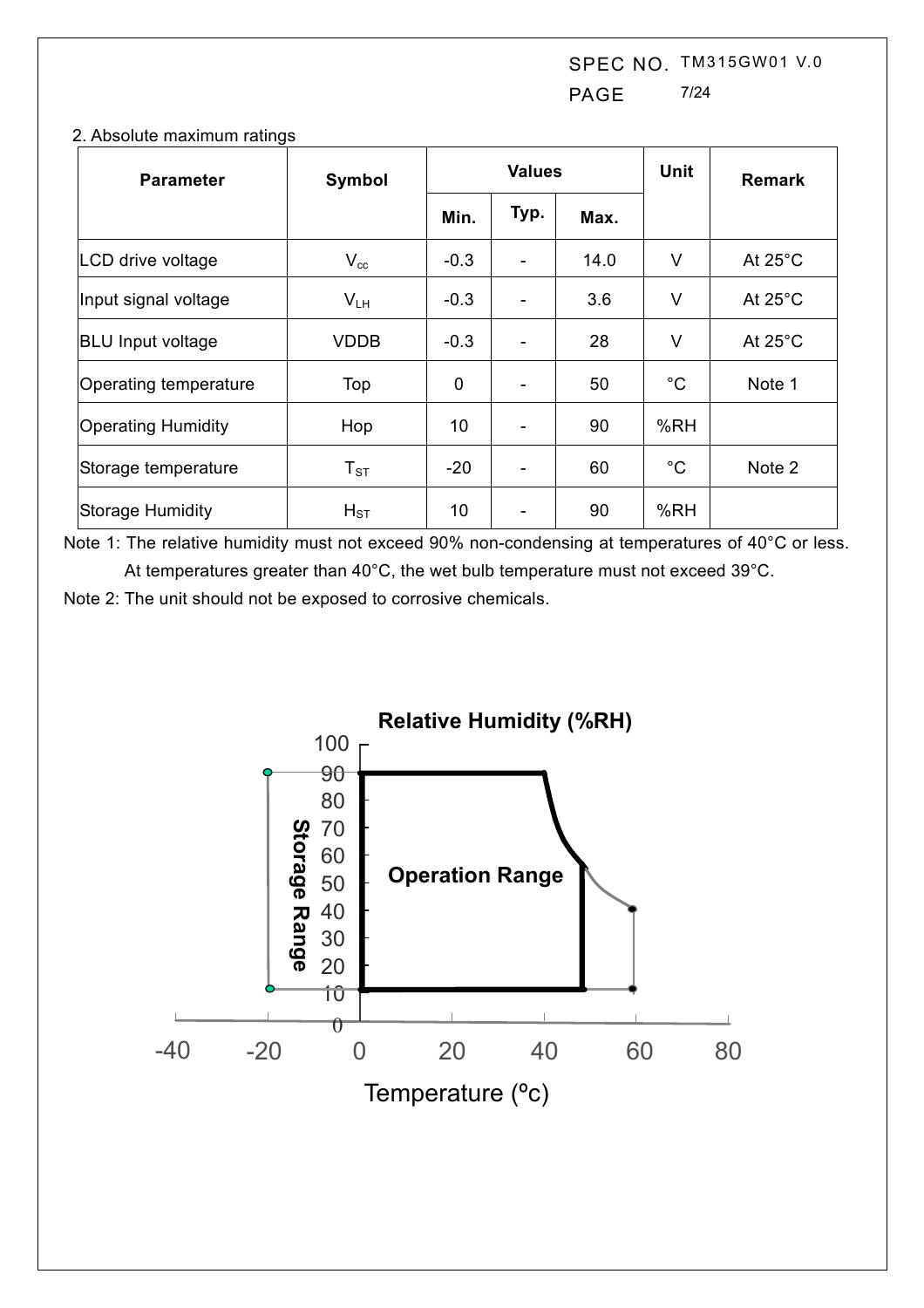SPEC NO. TM315GW01 V.0 PAGE 8/24

### 3. Electrical characteristics

a. Typical operating conditions

|                          | <b>Item</b> |                                   | Symbol                   | Min.                     | Typ. | Max. | Unit | <b>Remark</b> |
|--------------------------|-------------|-----------------------------------|--------------------------|--------------------------|------|------|------|---------------|
| <b>LCD Input Voltage</b> |             |                                   | $V_{cc}$                 | 10.8                     | 12   | 13.2 | V    |               |
|                          |             | LCD Permissive Power Input Ripple | $V_{RF}$                 | $\overline{\phantom{0}}$ |      | 0.4  | V    |               |
| <b>LCD Input Current</b> |             | <b>Black</b>                      | $I_{\rm cc}$             | $\overline{\phantom{0}}$ | 300  | 400  |      | Note 1        |
|                          |             | White                             | $I_{\rm cc}$             | $\overline{\phantom{0}}$ | 450  | 550  | mA   | Note 2        |
|                          |             | Mosaic                            | $I_{\rm cc}$             | ۰                        | 375  | 475  |      | Note 3        |
| <b>Power Consumption</b> |             |                                   | Pc                       | -                        | 5.4  | 7.26 | W    | Note 2        |
| <b>LCD Rush Current</b>  |             |                                   | <b>I</b> <sub>Rush</sub> | ۰                        | ۰    | 3    | A    | Note 4        |
|                          |             | Logic Input Common Mode Voltage   | <b>VCM</b>               | 1.10                     | 1.25 | 1.40 | V    |               |
| Voltage                  |             | Differential Input Voltage        | <b>VID</b>               | 100                      |      | 600  | mV   |               |
| LVDS:                    |             | Threshold Voltage (High)          | <b>VTH</b>               | ۰                        |      | 100  | mV   | Note 5        |
| $IN+$ , $IN-$            |             | Threshold Voltage (Low)           | <b>VTL</b>               | $-100$                   |      |      | mV   | Note 5        |

Note 1 : The specified current is under the Vcc =12V, 25 °C, fv=60Hz (frame frequency) condition whereas black pattern is displayed.

- Note 2 : The specified current is under the Vcc =12V, 25 °C, fv=60Hz (frame frequency) condition whereas white pattern is displayed.
- Note 3 : The specified current is under the Vcc =12V, 25 °C, fv=60Hz (frame frequency) condition whereas mosaic pattern(black & white [8\*6] ) is displayed.

White : 255 Gray Black : 0 Gray

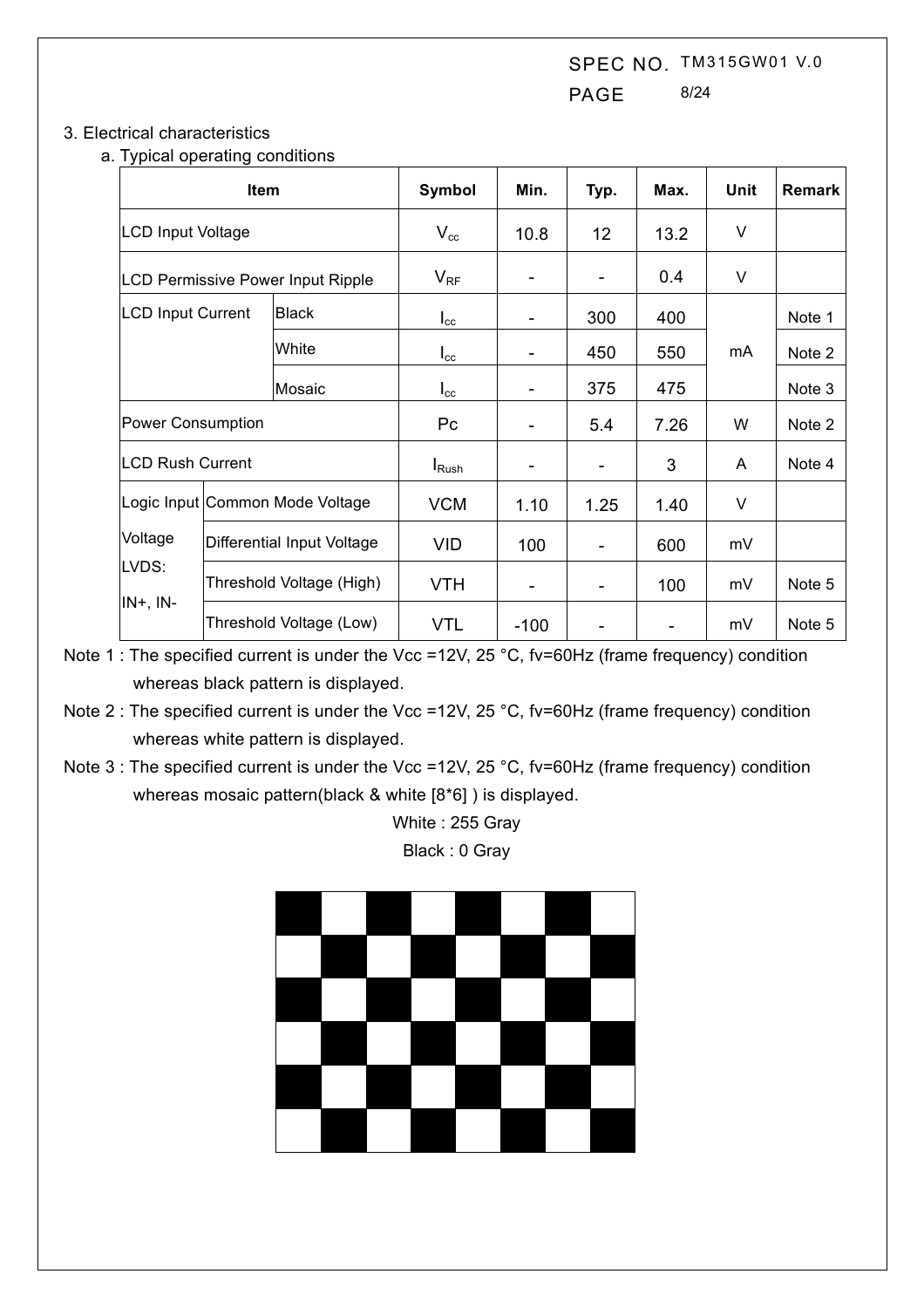SPEC NO. TM315GW01 V.0 PAGE 9/24

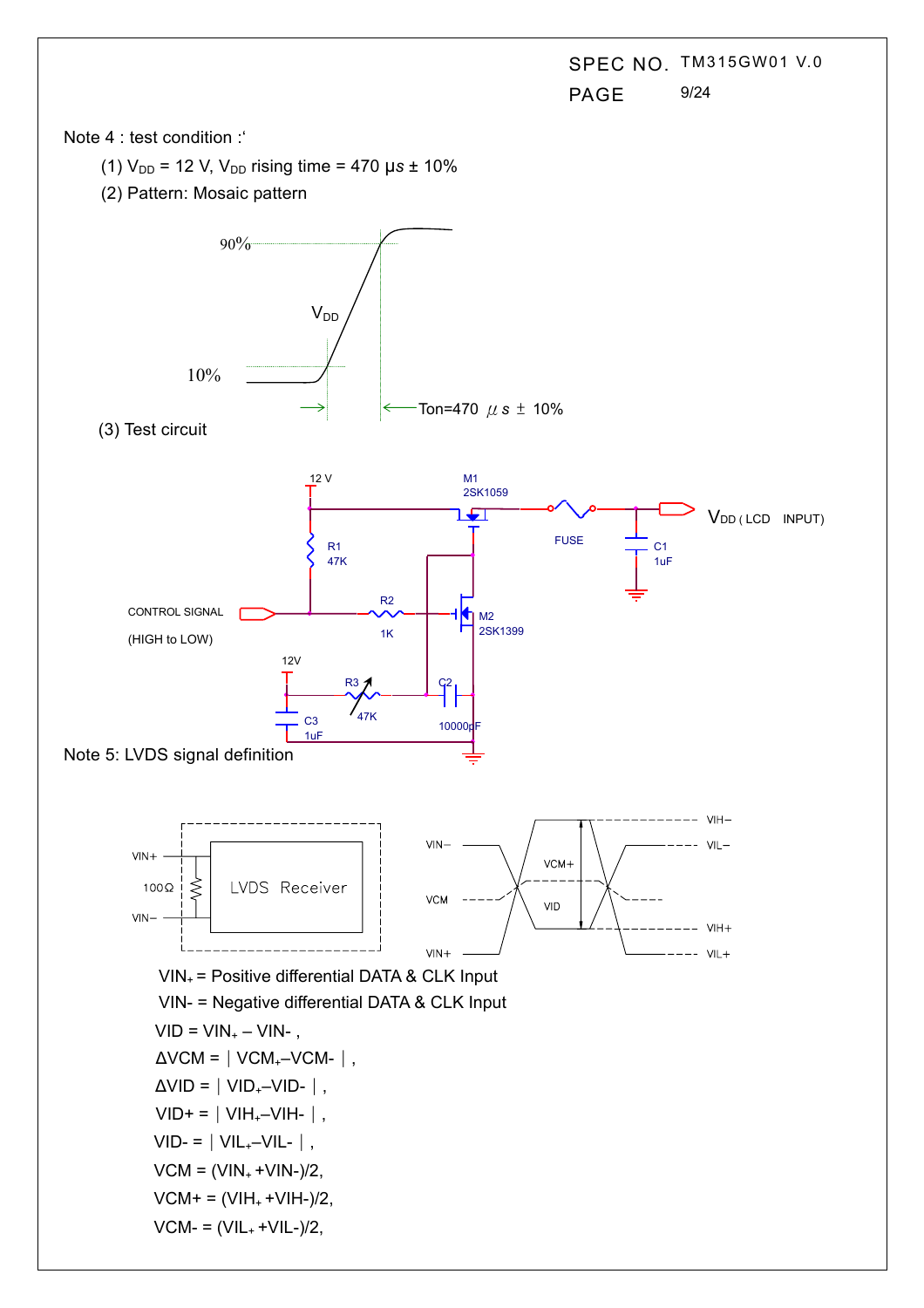SPEC NO. TM315GW01 V.0 PAGE 10/24





| Parameter      |     | Value |     |    |  |  |  |  |  |  |  |
|----------------|-----|-------|-----|----|--|--|--|--|--|--|--|
|                | Min | Typ   | Max | ms |  |  |  |  |  |  |  |
| T <sub>1</sub> | 0.1 |       | 30  | ms |  |  |  |  |  |  |  |
| T <sub>2</sub> | 0.1 | -     | 50  | ms |  |  |  |  |  |  |  |
| T <sub>3</sub> | 200 |       |     | ms |  |  |  |  |  |  |  |
| T <sub>4</sub> | 10  |       |     | ms |  |  |  |  |  |  |  |
| T <sub>5</sub> | 0.1 |       | 50  | ms |  |  |  |  |  |  |  |
| T <sub>6</sub> |     |       | 300 | ms |  |  |  |  |  |  |  |
| T7             | 500 |       |     | ms |  |  |  |  |  |  |  |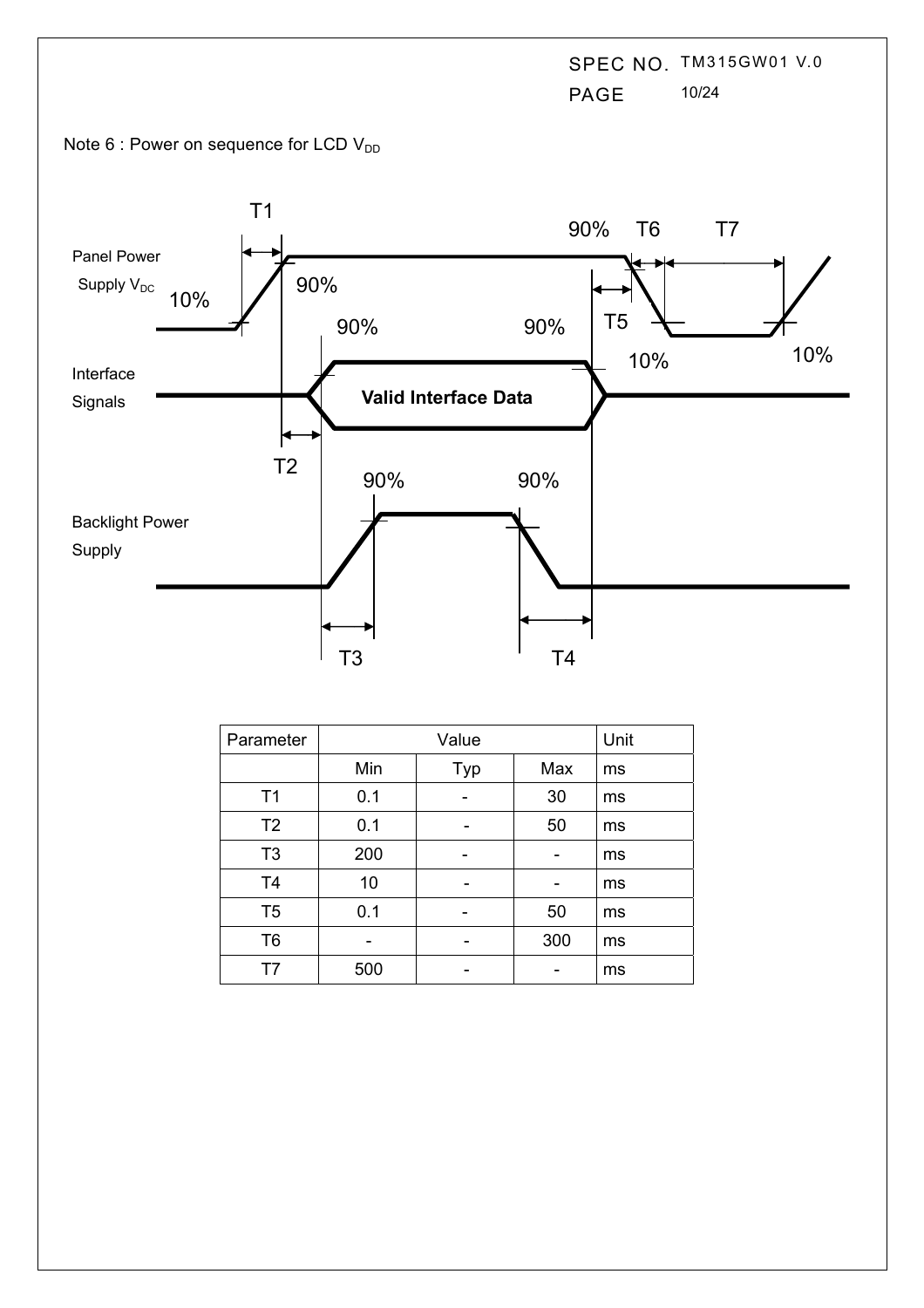SPEC NO. TM315GW01 V.0 PAGE 11/24

#### b. Display color vs. input data signals

The brightness of each primary color (red, green and blue) is based on the 8-bit gray scale data input for the color; the higher the binary input, the brighter the color. The table below provides a reference for color versus data input.

|                        | Input color data                                                                                            |                                      |                                              |                                              |                                              |                                                        |                                                        |                                                      |                                      |                                              |                                                        |                                              |                                                                  |                                                                            |                                         |                                                        |                                      |                                                                |                                                                               |                                                         |                                                        |                                              |                                                         |                                                                     |                                                                        |
|------------------------|-------------------------------------------------------------------------------------------------------------|--------------------------------------|----------------------------------------------|----------------------------------------------|----------------------------------------------|--------------------------------------------------------|--------------------------------------------------------|------------------------------------------------------|--------------------------------------|----------------------------------------------|--------------------------------------------------------|----------------------------------------------|------------------------------------------------------------------|----------------------------------------------------------------------------|-----------------------------------------|--------------------------------------------------------|--------------------------------------|----------------------------------------------------------------|-------------------------------------------------------------------------------|---------------------------------------------------------|--------------------------------------------------------|----------------------------------------------|---------------------------------------------------------|---------------------------------------------------------------------|------------------------------------------------------------------------|
|                        | Color                                                                                                       |                                      |                                              |                                              |                                              | Red                                                    |                                                        |                                                      |                                      |                                              | Green                                                  |                                              |                                                                  |                                                                            |                                         | <b>Blue</b>                                            |                                      |                                                                |                                                                               |                                                         |                                                        |                                              |                                                         |                                                                     |                                                                        |
|                        |                                                                                                             | <b>MSB</b>                           |                                              |                                              |                                              |                                                        | <b>LSB</b>                                             |                                                      | <b>MSB</b>                           |                                              |                                                        |                                              |                                                                  |                                                                            |                                         | LSB MSB                                                |                                      |                                                                |                                                                               |                                                         |                                                        | <b>LSB</b>                                   |                                                         |                                                                     |                                                                        |
|                        |                                                                                                             | R7                                   | R6                                           | R <sub>5</sub>                               | R4                                           |                                                        | $R3$ $R2$                                              | R1                                                   | R <sub>0</sub>                       | G7                                           | G <sub>6</sub>                                         | G <sub>5</sub>                               |                                                                  | G4 G3                                                                      | G <sub>2</sub>                          | G1 G0                                                  |                                      | <b>B7</b>                                                      | B <sub>6</sub>                                                                | B5                                                      | <b>B4</b>                                              | B <sub>3</sub>                               | B <sub>2</sub>                                          | B1                                                                  | B <sub>0</sub>                                                         |
| <b>Basic</b><br>colors | <b>Black</b><br>Red(255)<br>Green(255)<br><b>Blue(255)</b><br>Cyan<br>Magenta<br>Yellow<br>White            | 0<br>1<br>0<br>0<br>0<br>1<br>1<br>1 | 0<br>1<br>0<br>0<br>0<br>1<br>1<br>1         | 0<br>1<br>0<br>0<br>0<br>1<br>1<br>1         | 0<br>1<br>0<br>0<br>0<br>1<br>1<br>1         | $\mathbf 0$<br>1<br>0<br>0<br>0<br>1<br>1<br>1         | 0<br>1<br>0<br>0<br>0<br>1<br>1<br>1                   | 0<br>1<br>0<br>0<br>0<br>1<br>1<br>1                 | 0<br>1<br>0<br>0<br>0<br>1<br>1<br>1 | 0<br>0<br>1<br>0<br>1<br>0<br>1<br>1         | $\pmb{0}$<br>0<br>1<br>0<br>1<br>0<br>1<br>1           | 0<br>0<br>1<br>0<br>1<br>0<br>1<br>1         | 0<br>0<br>1<br>0<br>1<br>0<br>1<br>1                             | $\overline{0}$<br>0<br>1<br>0<br>1<br>0<br>1<br>1                          | 0<br>0<br>1<br>0<br>1<br>0<br>1<br>1    | $\pmb{0}$<br>0<br>1<br>0<br>1<br>0<br>1<br>1           | 0<br>0<br>1<br>0<br>1<br>0<br>1<br>1 | 0<br>0<br>0<br>1<br>1<br>1<br>0<br>1                           | $\pmb{0}$<br>0<br>0<br>1<br>1<br>1<br>0<br>1                                  | $\mathbf 0$<br>0<br>0<br>1<br>1<br>1<br>0<br>1          | 0<br>0<br>0<br>1<br>1<br>1<br>0<br>1                   | 0<br>0<br>0<br>1<br>1<br>1<br>0<br>1         | $\mathbf 0$<br>0<br>0<br>1<br>1<br>1<br>0<br>1          | 0<br>0<br>0<br>1<br>1<br>1<br>0<br>1                                | $\pmb{0}$<br>0<br>0<br>1<br>1<br>1<br>0<br>1                           |
| Red                    | Red(000) dark<br>Red(001)<br>Red(002)<br>Red(253)<br>Red(254)<br>Red(255) bright                            | 0<br>0<br>0<br>t<br>1<br>1<br>1      | 0<br>0<br>0<br>1<br>1<br>1                   | 0<br>0<br>0<br>$\ddot{\cdot}$<br>1<br>1<br>1 | 0<br>0<br>0<br>1<br>1<br>1                   | $\mathbf 0$<br>0<br>0<br>t<br>1<br>1<br>1              | 0<br>0<br>0<br>t<br>1<br>1<br>1                        | 0<br>0<br>1<br>$\ddot{\cdot}$<br>0<br>1<br>1         | 0<br>1<br>0<br>1<br>0<br>1           | 0<br>0<br>0<br>t<br>0<br>0<br>0              | $\mathsf 0$<br>0<br>0<br>$\ddot{\cdot}$<br>0<br>0<br>0 | 0<br>0<br>0<br>$\ddot{\cdot}$<br>0<br>0<br>0 | $\mathbf 0$<br>0<br>0<br>$\ddot{\cdot}$<br>0<br>0<br>0           | $\mathbf 0$<br>0<br>$\pmb{0}$<br>t<br>$\pmb{0}$<br>0<br>0                  | 0<br>0<br>0<br>0<br>0<br>0              | $\mathbf 0$<br>0<br>0<br>$\ddot{\cdot}$<br>0<br>0<br>0 | 0<br>$\pmb{0}$<br>0<br>0<br>0<br>0   | 0<br>0<br>0<br>0<br>0<br>0                                     | $\pmb{0}$<br>0<br>$\mathbf 0$<br>$\pmb{0}$<br>0<br>0                          | 0<br>0<br>0<br>0<br>0<br>0                              | 0<br>0<br>0<br>0<br>0<br>0                             | 0<br>0<br>0<br>t<br>0<br>0<br>0              | 0<br>0<br>0<br>Ì<br>0<br>0<br>0                         | 0<br>0<br>0<br>$\ddot{\cdot}$<br>0<br>0<br>0                        | $\pmb{0}$<br>0<br>$\pmb{0}$<br>$\ddot{\cdot}$<br>$\mathsf 0$<br>0<br>0 |
| Green                  | Green(000)dark<br>Green(001)<br>Green(002)<br>Green(253)<br>Green(254)<br>Green(255)bright                  | 0<br>0<br>0<br>0<br>0<br>0           | 0<br>0<br>0<br>$\ddot{\cdot}$<br>0<br>0<br>0 | 0<br>0<br>0<br>0<br>0<br>0                   | 0<br>0<br>0<br>0<br>0<br>0                   | 0<br>0<br>0<br>$\ddot{\cdot}$<br>$\mathbf 0$<br>0<br>0 | 0<br>0<br>0<br>0<br>0<br>0                             | 0<br>0<br>0<br>$\ddot{\cdot}$<br>0<br>0<br>0         | 0<br>0<br>0<br>t<br>0<br>0<br>0      | 0<br>0<br>0<br>$\ddot{\cdot}$<br>1<br>1<br>1 | 0<br>0<br>0<br>÷<br>1<br>1<br>1                        | 0<br>0<br>0<br>÷,<br>1<br>1<br>1             | 0<br>0<br>0<br>$\ddot{\cdot}$<br>1<br>1<br>1                     | 0<br>$\mathbf 0$<br>$\mathbf 0$<br>1<br>1<br>1                             | 0<br>0<br>0<br>İ.<br>1<br>1<br>1        | 0<br>0<br>1<br>t<br>0<br>1<br>1                        | 0<br>1<br>0<br>٠<br>1<br>0<br>1      | 0<br>0<br>$\overline{0}$<br>$\mathbf 0$<br>0<br>$\overline{0}$ | 0<br>0<br>$\mathbf 0$<br>$\ddot{\cdot}$<br>$\mathbf 0$<br>0<br>$\overline{0}$ | 0<br>0<br>0<br>$\ddot{\phantom{a}}$<br>0<br>0<br>0      | 0<br>0<br>$\overline{0}$<br>÷<br>$\mathbf 0$<br>0<br>0 | 0<br>0<br>0<br>$\ddot{\cdot}$<br>0<br>0<br>0 | 0<br>0<br>$\mathbf 0$<br>÷<br>0<br>0<br>0               | 0<br>0<br>$\overline{0}$<br>$\ddot{\cdot}$<br>$\mathbf 0$<br>0<br>0 | 0<br>0<br>$\mathbf 0$<br>$\ddot{\cdot}$<br>$\pmb{0}$<br>$\pmb{0}$<br>0 |
| <b>Blue</b>            | Blue(000) dark<br><b>Blue(001)</b><br><b>Blue(002)</b><br>Blue(253)<br><b>Blue(254)</b><br>Blue(255) bright | 0<br>0<br>0<br>0<br>0<br>0           | 0<br>0<br>0<br>Ĭ.<br>0<br>0<br>0             | 0<br>0<br>0<br>$\ddot{\cdot}$<br>0<br>0<br>0 | 0<br>0<br>0<br>$\ddot{\cdot}$<br>0<br>0<br>0 | 0<br>0<br>0<br>$\ddot{\cdot}$<br>$\pmb{0}$<br>0<br>0   | 0<br>0<br>0<br>$\ddot{\cdot}$<br>$\mathsf 0$<br>0<br>0 | $\pmb{0}$<br>0<br>0<br>$\ddot{\cdot}$<br>0<br>0<br>0 | 0<br>0<br>0<br>t<br>0<br>0<br>0      | 0<br>0<br>0<br>$\ddot{\cdot}$<br>0<br>0<br>0 | 0<br>0<br>0<br>$\ddot{\cdot}$<br>0<br>0<br>0           | 0<br>0<br>0<br>İ,<br>$\mathbf 0$<br>0<br>0   | $\mathbf 0$<br>0<br>0<br>$\ddot{\cdot}$<br>$\mathbf 0$<br>0<br>0 | $\mathbf 0$<br>$\mathbf 0$<br>0<br>$\ddot{\cdot}$<br>$\mathbf 0$<br>0<br>0 | 0<br>0<br>0<br>$\bullet$<br>0<br>0<br>0 | 0<br>0<br>0<br>t<br>0<br>0<br>0                        | 0<br>0<br>0<br>0<br>0<br>0           | $\pmb{0}$<br>0<br>0<br>1<br>1<br>1                             | $\pmb{0}$<br>$\mathbf 0$<br>0<br>$\ddot{\cdot}$<br>1<br>1<br>1                | 0<br>$\mathbf 0$<br>0<br>$\bullet$<br>ä,<br>1<br>1<br>1 | 0<br>0<br>0<br>1<br>1<br>1                             | 0<br>0<br>0<br>$\ddot{\cdot}$<br>1<br>1<br>1 | 0<br>$\mathbf 0$<br>0<br>$\bullet$<br>÷,<br>1<br>1<br>1 | 0<br>0<br>1<br>İ<br>0<br>1<br>1                                     | 0<br>1<br>0<br>$\ddot{\cdot}$<br>1<br>$\mathbf 0$<br>1                 |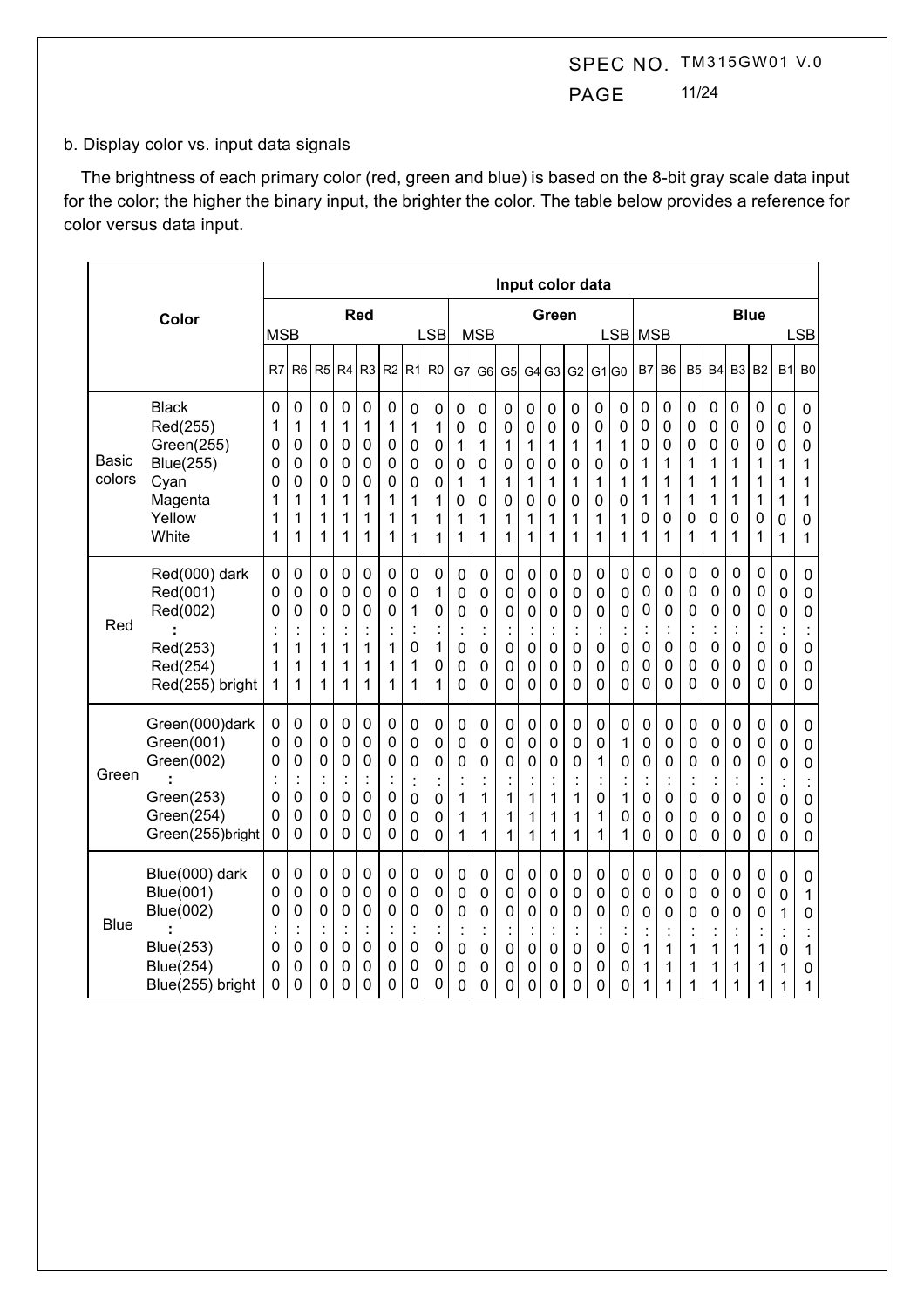SPEC NO. TM315GW01 V.0 PAGE 12/24

### c. Input signal timing Support Input Timing Table

|              | Item                             | Description          | Min.  | Typ. | Max. | Unit                             |
|--------------|----------------------------------|----------------------|-------|------|------|----------------------------------|
| <b>Clock</b> | <b>Dclk</b>                      | period               | 11.63 | 12.5 | 20   | nS                               |
|              |                                  | frequency            | 50    | 80   | 86   | <b>MHz</b>                       |
|              | $T_{V\_TOTAL}$                   | V total line number  | 776   | 810  | 1015 | $\mathsf{T}_{\mathsf{H\_TOTAL}}$ |
| Vertical     | $T_{V\text{ DATA}}$              | Data duration        |       | 768  |      | $\mathsf{T}_{\mathsf{H\_TOTAL}}$ |
|              | $\mathsf{T}_{\mathsf{VB}}$       | V-blank              | 8     | 42   | 247  | $\mathsf{T}_{\mathsf{H\_TOTAL}}$ |
|              | $f_{\vee}$                       | frequency            | 47    | 60   | 63   | Hz                               |
| Horizontal   | $\mathsf{T}_{\mathsf{H\_TOTAL}}$ | H total pixel number | 1503  | 1648 | 2000 | <b>DCIK</b>                      |
|              | $\mathsf{T}_{\mathsf{H\_DATA}}$  | Data duration        |       | 1366 |      | <b>DCIK</b>                      |
|              | Т <sub>нв</sub>                  | H-blank              | 137   | 282  | 634  | <b>DCIK</b>                      |

Note: Because this module is operated by DE only mode, Hsync and Vsync input signals should be set to low Logic level or ground. Otherwise, this module would operate abnormally.



# INPUT SIGNAL TIMING DIAGRAM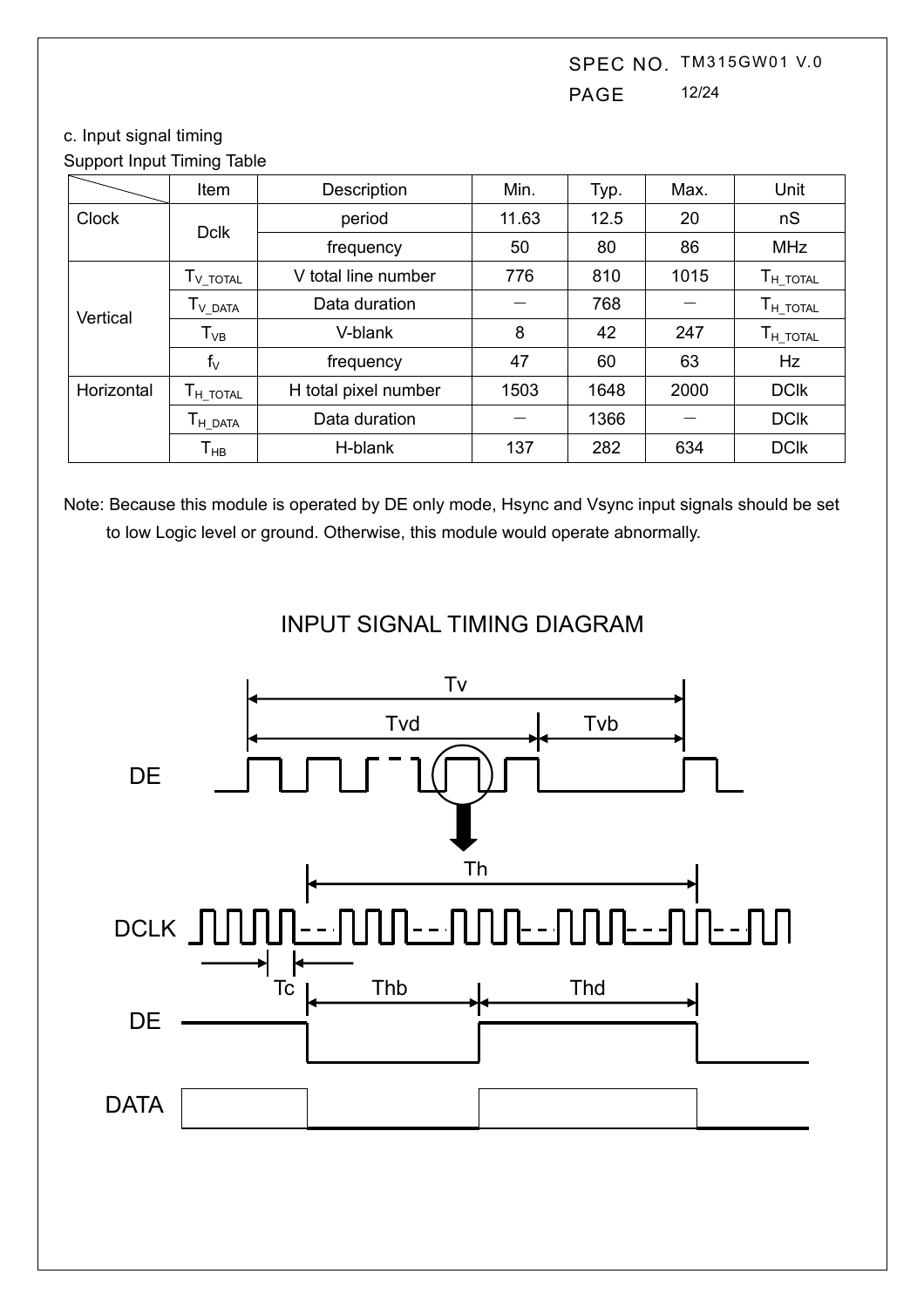SPEC NO. TM315GW01 V.0 PAGE 13/24

### d. Display Position

| D(1, 1)   | D(2, 1)   | . | D(683, 1)   | . | D(1365, 1)   | D(1366, 1)   |
|-----------|-----------|---|-------------|---|--------------|--------------|
| D(1, 2)   | D(2, 2)   | . | D(683, 2)   | . | D(1365, 2)   | D(1366, 2)   |
|           |           | . |             | . |              |              |
| D(1, 384) | D(2, 384) | . | D(683, 384) | . | D(1365, 384) | D(1366, 384) |
|           |           | . |             | . |              |              |
| D(1, 767) | D(2, 767) | . | D(683, 767) | . | D(1365, 767) | D(1366, 767) |
| D(1, 768) | D(2, 768) | . | D(683, 768) | . | D(1365, 768) | D(1366, 768) |

# e. Backlight driving conditions

Electrical specification (Ta=25 °C)

| Item                           |                  | Symbol            | Min.                         | Typ.                     | Max.           | <b>Unit</b>                                                                    | <b>Test Condition</b>                                                               | <b>Remark</b> |
|--------------------------------|------------------|-------------------|------------------------------|--------------------------|----------------|--------------------------------------------------------------------------------|-------------------------------------------------------------------------------------|---------------|
| Input voltage                  |                  | $V_{IN}$          | 22.8                         | 24.0                     | 25.2           | $\vee$                                                                         |                                                                                     |               |
| Input Current (Stable on)      |                  | $I_{IN}$          | $\qquad \qquad \blacksquare$ | 3.15                     | 3.29           | A                                                                              | $V_{IN} = 24V$ ,<br>$VDIM=3.3V$<br>(or $P_{\text{DIM}} = 100\%$ )<br>$I_L = 12.0mA$ |               |
| Input Power (Stable on)        |                  | Pc                | $\qquad \qquad \blacksquare$ | 75.6                     | 79             | W                                                                              | $V_{IN} = 24V$ ,<br>$VDIM=3.3V$<br>(or $P_{\text{DIM}} = 100\%$ )<br>$I_L = 12.0mA$ |               |
| Inrush Current                 |                  | $I_{\text{Rush}}$ | $\frac{1}{2}$                | $\frac{1}{2}$            | $\overline{7}$ | A                                                                              | $V_L = 24V$                                                                         | Note 1        |
| <b>CCFL lamp current</b>       | IL.              | 11.5              | 12.0                         | 12.5                     | mArms          | $V_{IN}$ =24V,<br>$VDIM=3.3V$<br>(or P <sub>DIM</sub> =100%)<br>$I_L = 12.0mA$ | Note 2                                                                              |               |
|                                | ON               |                   | 2.0                          | $\frac{1}{2}$            | 5.0            | $\vee$                                                                         |                                                                                     |               |
| On/Off Control Voltage         | <b>OFF</b>       | V <sub>BLON</sub> | 0.0                          | $\overline{\phantom{0}}$ | 0.8            | $\vee$                                                                         |                                                                                     |               |
| External PWM Dimming           | HI               |                   | 2.0                          | $\overline{a}$           | 5.0            | $\vee$                                                                         | Duty On                                                                             |               |
| Control Voltage                | LO               | $V_{\rm PDIM}$    | 0.0                          | $\overline{a}$           | 0.8            | $\vee$                                                                         | Duty Off                                                                            |               |
| Analog Dimming Control Voltage | $V_{\text{DIM}}$ | $\mathbf 0$       | $\blacksquare$               | 3.3                      | $\vee$         | Min dimming<br>duty:0V<br>Max dimming<br>duty:3.3V                             |                                                                                     |               |
| Minimum Dimming Duty Ratio     |                  | $D_{\text{PWM}}$  | 10                           | 20                       | $\blacksquare$ | $\%$                                                                           |                                                                                     | Note 3        |
| <b>PWM Dimming Frequency</b>   |                  | F <sub>PWM</sub>  | 150                          | 160                      | 170            | Hz                                                                             |                                                                                     |               |
| <b>Oscillation Frequency</b>   |                  | Fo                | 61                           | 63                       | 65             | <b>KHz</b>                                                                     |                                                                                     |               |
| Lamp life time                 |                  |                   | 50,000                       | $\overline{\phantom{a}}$ | $\blacksquare$ | Hr                                                                             |                                                                                     | Note 4        |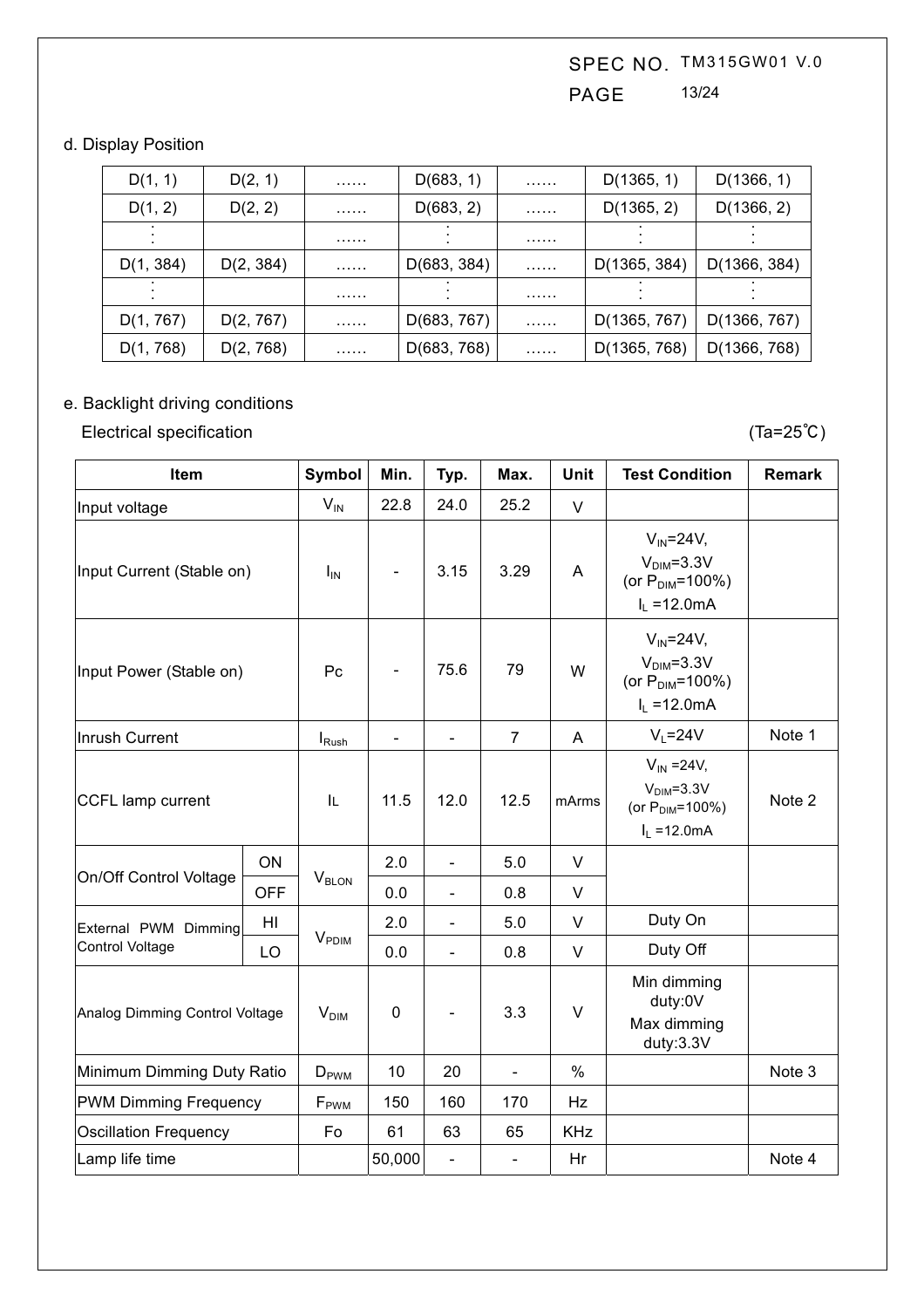SPEC NO. TM315GW01 V.0 PAGE 14/24

Note 1: Measurement condition Rising time = 20 ms ( $V_{IN}$ : 10%~90%).

- Note 2: The lamp current is measured by using AC current probe (High voltage side) and the current value is average.
- Note 3: (1) Uniformity and flicker does not guarantee when the dimming control under 20%.

(2) 10% dimming function is okay, no shutdown occur.

- Note 4: Life time is defined as the time when brightness of a lamp unit itself becomes 50% or less than its original value.
- Note : Power sequence for Inverter which is show as below:

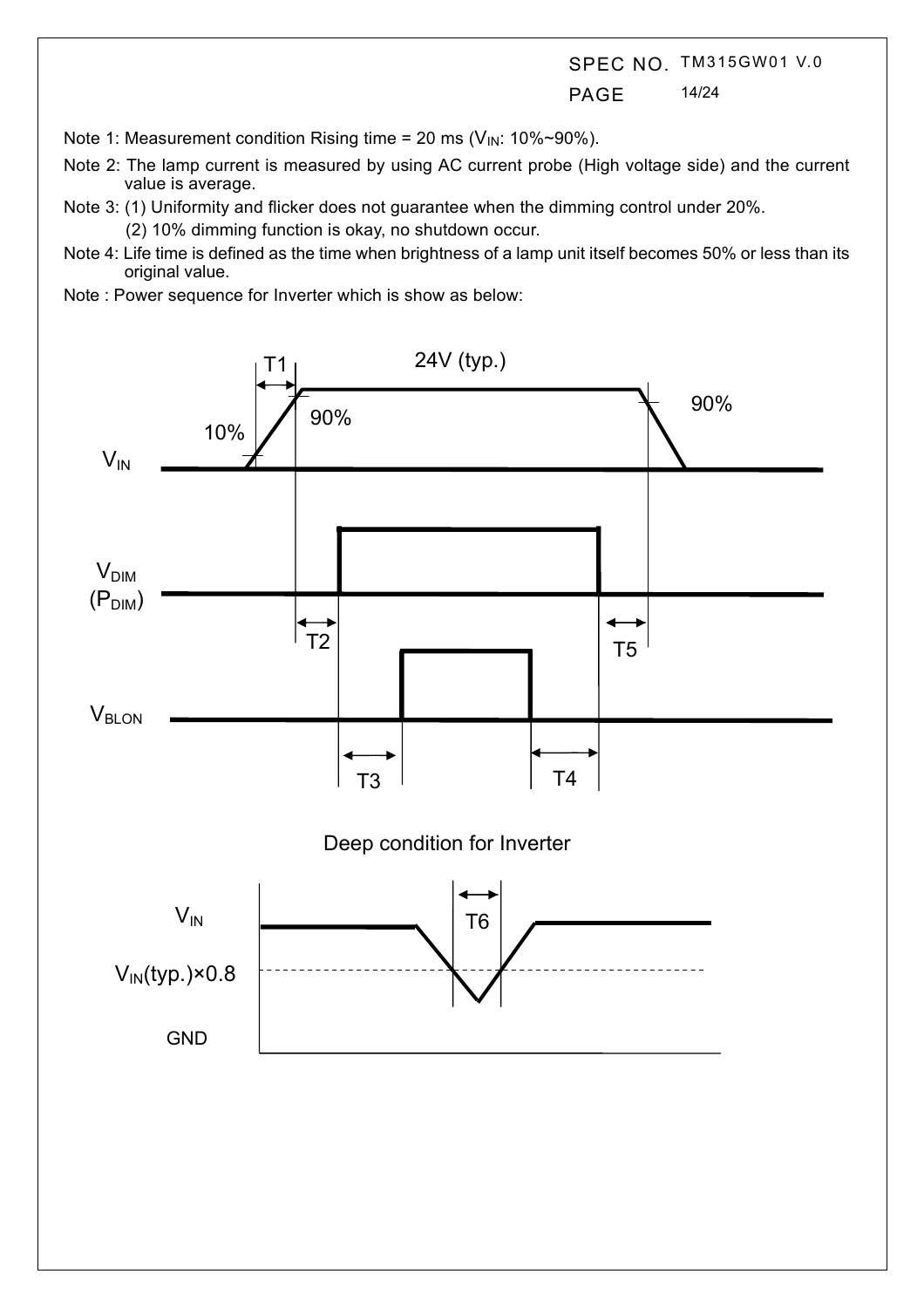# SPEC NO. TM315GW01 V.0 PAGE 15/24

| Parameter      |     |     | Unit |    |
|----------------|-----|-----|------|----|
|                | Min | Typ | Max  | ms |
| T <sub>1</sub> | 20  |     |      | ms |
| T <sub>2</sub> | 50  |     |      | ms |
| T <sub>3</sub> | 0   |     |      | ms |
| T4             | ი   |     |      | ms |
| T <sub>5</sub> |     |     |      | ms |
| T6             |     |     | 10   | ms |

## Input specification

| Pin no.                | Symbol                         | <b>Description</b>                                                           |  |  |
|------------------------|--------------------------------|------------------------------------------------------------------------------|--|--|
| 1                      | $V_{IN}$ (Main Power)          | Input 24.0 VDC                                                               |  |  |
| $\overline{2}$         | $V_{IN}$ (Main Power)          | Input 24.0 VDC                                                               |  |  |
| 3                      | $V_{IN}$ (Main Power)          | Input 24.0 VDC                                                               |  |  |
| $\overline{4}$         | $V_{\text{IN}}$ (Main Power)   | Input 24.0 VDC                                                               |  |  |
| 5                      | $V_{\text{IN}}$ (Main Power)   | Input 24.0 VDC                                                               |  |  |
| 6                      | <b>GND</b>                     | Ground                                                                       |  |  |
| $\overline{7}$         | <b>GND</b>                     | Ground                                                                       |  |  |
| 8                      | <b>GND</b>                     | Ground                                                                       |  |  |
| 9                      | <b>GND</b>                     | Ground                                                                       |  |  |
| 10                     | <b>GND</b>                     | Ground                                                                       |  |  |
| 11                     | Reserved                       | INL internal use. Keep Open.                                                 |  |  |
| 12                     | $V_{\text{BLON}}$ (Enable Pin) | BL On/Off control signal.<br>OFF: 0~0.8V ON: 2~5V                            |  |  |
| 13<br>$V_{\text{DIM}}$ |                                | Analog dimming control<br>Min. dimming duty:0V<br>Max. dimming duty:3.0~3.3V |  |  |
| 14                     | $P_{DIM}$                      | External PWM dimming control<br>(OFF: 0~0.8V ON: 2~5V, Duty: 10%~100%)       |  |  |

Note: 1. When use PIN13 ( $V_{\text{DIM}}$ ), PIN14 ( $P_{\text{DIM}}$ ) must open.

2. When use PIN14 ( $P<sub>DIM</sub>$ ), PIN13 ( $V<sub>DIM</sub>$ ) must open.

3. PIN13 ( $V_{\text{DIM}}$ ) and PIN14 ( $P_{\text{DIM}}$ ) can not open at the same time.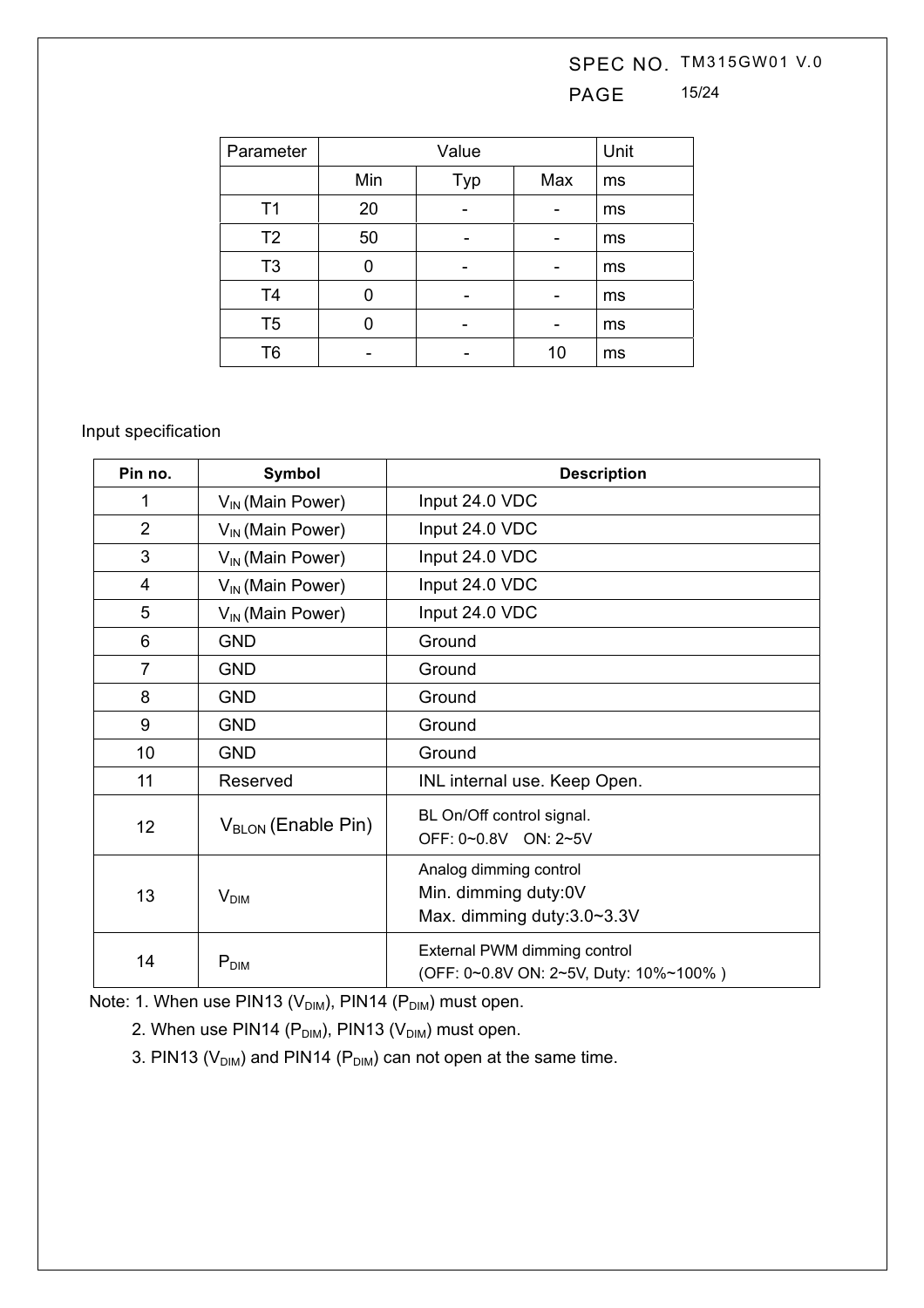SPEC NO. TM315GW01 V.0 PAGE 16/24

## **C. Optical specifications**

|                            |                     |                                         | <b>Specification</b>     |                |                              |             |               |
|----------------------------|---------------------|-----------------------------------------|--------------------------|----------------|------------------------------|-------------|---------------|
| Item                       | Symbol              | <b>Condition</b>                        | Min.                     | Typ.           | Max.                         | Unit        | <b>Remark</b> |
| G to G Response time       | Tγ                  | $\theta = 0^{\circ}$                    | $\blacksquare$           | 8.5            | 14                           | ms          | Note 2        |
| Contrast ratio             | <b>CR</b>           | $\theta = 0^{\circ}$                    | 2400                     | 3000           | $\blacksquare$               |             | Note 1,3      |
| Viewing angle              | Top                 | $CR \ge 10$                             | $\blacksquare$           | 89             | $\qquad \qquad \blacksquare$ |             |               |
|                            | <b>Bottom</b>       | $CR \ge 10$                             | $\overline{\phantom{0}}$ | 89             |                              |             |               |
|                            | Left                | $CR \ge 10$                             | $\overline{\phantom{0}}$ | 89             | $\overline{\phantom{a}}$     | deg.        | Note 1,3,5    |
|                            | Right               | $CR \ge 10$                             | $\overline{\phantom{0}}$ | 89             | $\overline{\phantom{a}}$     |             |               |
| <b>Brightness (Center)</b> | $Y_L$               |                                         | 360                      | 450            | $\blacksquare$               | <b>Nits</b> | Note 1,4      |
|                            | <b>Wx</b>           |                                         |                          | 0.280          | $+0.03$                      |             | Note 1        |
| Color chromaticity(CIE)    | Wy                  |                                         |                          | 0.290          |                              |             |               |
|                            | <b>Rx</b>           | <b>Ry</b><br>$\theta = 0^{\circ}$<br>Gx |                          | 0.634          |                              |             |               |
|                            |                     |                                         |                          | 0.345          |                              |             |               |
|                            |                     |                                         | $-0.03$                  | 0.287          |                              |             |               |
|                            | Gy                  |                                         |                          | 0.613          |                              |             |               |
|                            | Bx                  |                                         |                          | 0.146          |                              |             |               |
|                            | By                  |                                         |                          | 0.061          |                              |             |               |
| White uniformity (9)       | $\delta_{\text{W}}$ |                                         | 0.75                     | 0.80           | $\blacksquare$               |             | Note 1,6      |
| Cross talk                 | C <sub>t</sub>      |                                         | $\blacksquare$           | $\blacksquare$ | 2%                           |             | Note 7        |

Note : 1 Ambient temperature = 25°C.

2.To be measured in dark room after backlight warm up 30 minutes.

Note 1: To be measured with a viewing cone of 2°by Topcon luminance meter BM-5A.

Note 2: Note 2: G to G Response Time:

Response time  $Ty$  is the average time required for display transition by switching the input signal for six luminance ratio (0%,20%,40%,60%,80%,100% brightness matrix) and is based on fv=60Hz to optimize.

|        | 0%      | 20%                        | $40\%$        | 60%                                           | $80\%$   | 100%        |
|--------|---------|----------------------------|---------------|-----------------------------------------------|----------|-------------|
| $0\%$  |         | t0%-20%                    | $t0\% - 40\%$ | t0%-60%                                       | t0%-80%  | t0%-100%    |
| 20%    | t20%-0% |                            | t20%-40%      | t20%-60% t20%-80%                             |          | t20\%-100\% |
| $40\%$ | t40%-0% | t40%-20%                   |               | t40%-60%                                      | t40%-80% | t40%-100%   |
| 60%    | t60%-0% | t60%-20% t60%-40%          |               |                                               | t60%-80% | t60%-100%   |
| 80%    | t80%-0% | t80%-20% t80%-40% t80%-60% |               |                                               |          | t80%-100%   |
| 100%   |         |                            |               | t100%-0% t100%-20%t100%-40%t100%-60%t100%-80% |          |             |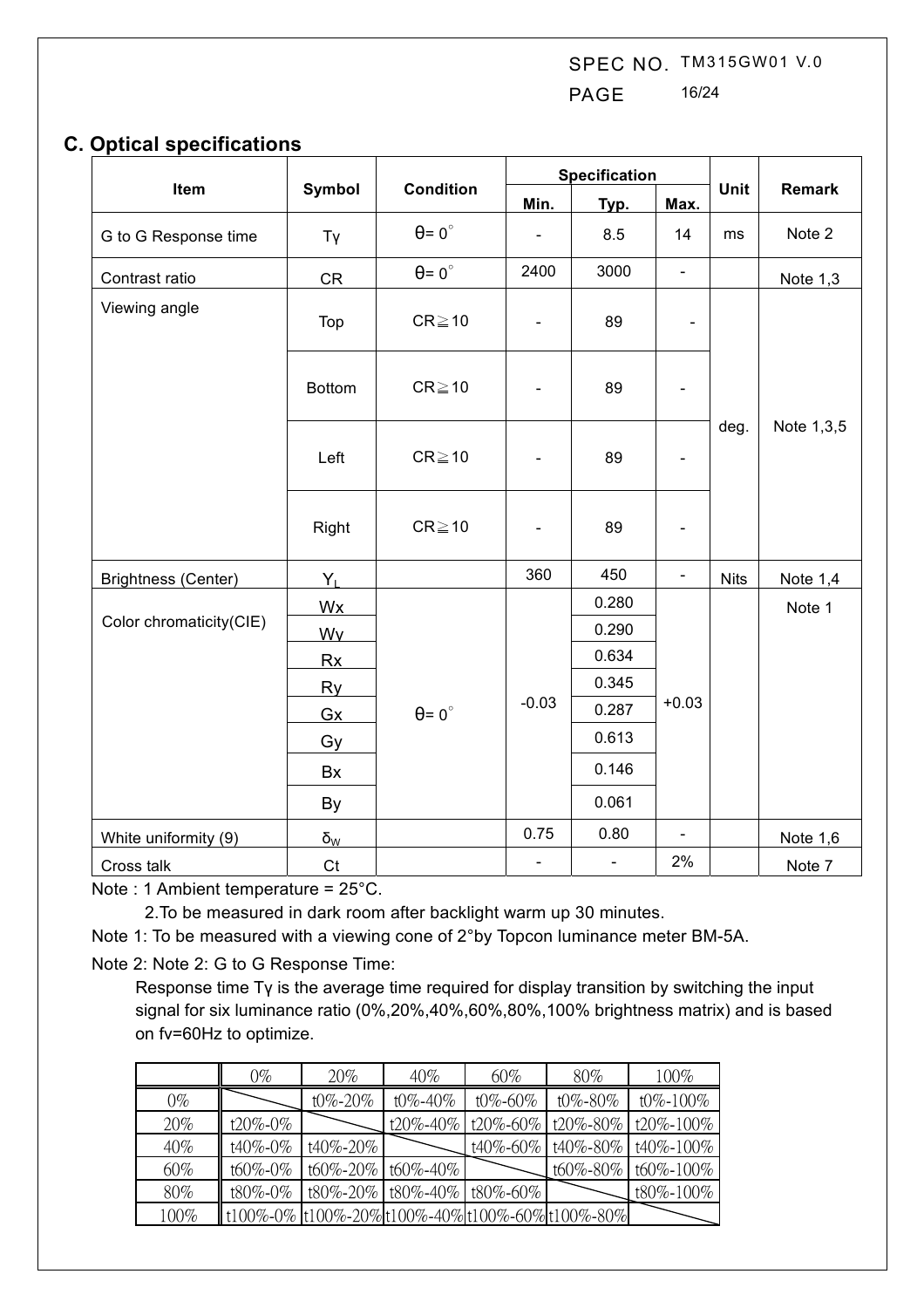# SPEC NO. TM315GW01 V.0 PAGE 17/24

Note 3: Definition of contrast ratio:

Contrast ratio is calculated by the following formula.

Contrast ratio (CR)=  $\frac{\text{Brighness on the "white" state}}{\text{Brightness on the "black" state}}$ 

Note 4: Driving conditions for CCFL: I<sub>L</sub>= 12 mA, 63 KHz Frequency.

Note 5: Definition of viewing angle



Note 6: Definition white uniformity:

Luminance are measured at the following nine points (P1~P9).

$$
\delta w = \frac{\text{Minimum brightness of nine points (P1~P9).}}{\text{Maximum brightness of nine points (P1~P9).}}
$$

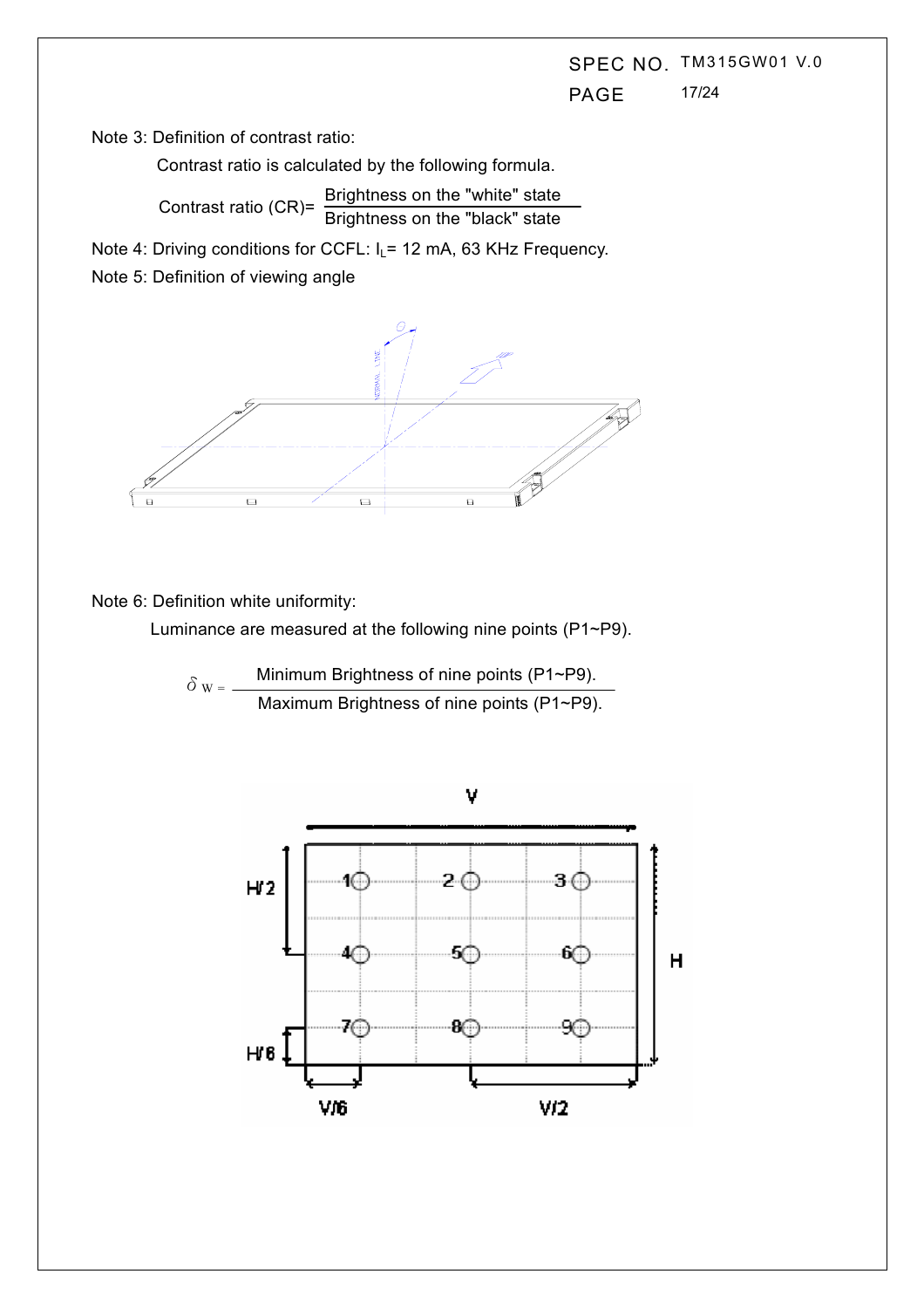SPEC NO. TM315GW01 V.0 PAGE 18/24 1/2 1/2 1/6 1/6  $A^{\left( \right)}$ B 1/2 2/3 1/3 1/2 1/6 1/6 1/3 2/3 A' B' 127 gray level 227 and 127 gray level

255 gray level

 $l L_A-L_A'$  l /  $L_A$  x 100%= 2% max.,  $L_A$  and  $L_A$  are brightness at location A and A'  $l L_{B}$ -L<sub>B'</sub> l / L<sub>B</sub> x 100%= 2% max., L<sub>B</sub> and L<sub>B'</sub> are brightness at location B and B' Note 10: Optical characteristic measurement setup.



Note 7: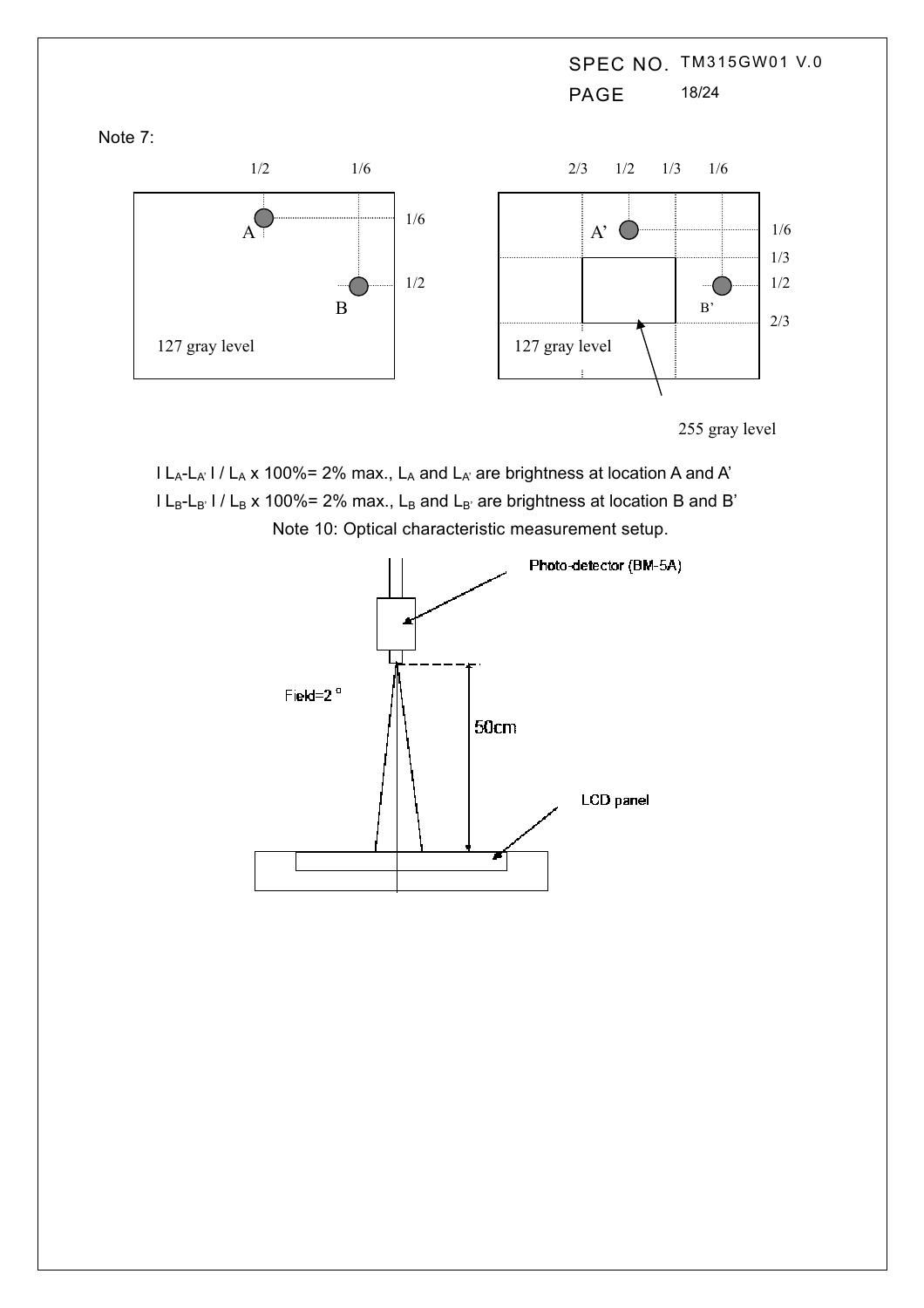SPEC NO. TM315GW01 V.0 PAGE 19/24

## **D. Reliability test items**

| <b>Test Item</b>           | <b>Test Condition</b>                   | Judgment | <b>Remark</b> |
|----------------------------|-----------------------------------------|----------|---------------|
| High temperature storage   | 60°C, 240Hrs                            | Note 1   | Note 2        |
| Low temperature storage    | $-20^{\circ}$ C, 240Hrs                 | Note 1   | Note 2        |
| High temperature operation | 50°C, 240Hrs                            | Note 1   | Note 2        |
| Low temperature operation  | $ 0^{\circ}$ C, 240Hrs                  | Note 1   | Note 2        |
| Vibration                  | Vibration level: 1.5G                   | Note 1   | Note 2        |
| (non-operation)            | Bandwidth: 10-300Hz                     |          |               |
|                            | Waveform : sine wave,                   |          |               |
|                            | sweep rate: 10min                       |          |               |
|                            | 30 min for each direction X, Y, Z       |          |               |
|                            | $(1.5$ Hrs in total)                    |          |               |
| <b>Mechanical Shock</b>    | Shock level: 50G, 11ms                  | Note 1   | Note 2        |
| (non-operation)            | Waveform: Half sine wave                |          |               |
|                            | Direction : $\pm X$ , $\pm Y$ , $\pm Z$ |          |               |
|                            | One time each direction                 |          |               |
| <b>Vibration test</b>      | Random Wave (1.5 Grms 10~200Hz)         | Note 1   | Note 2        |
| (with carton)              | 30mins / Per each X.Y.Z axes            |          |               |
| Drop test                  | Height: 38cm                            | Note 1   | Note 2        |
| (with carton)              | 1corner; 3edges; 6 surfaces             |          |               |
| <b>MTBF Demonstration</b>  | 50,000 hours with confidence level 90%  | Note 1   | Note 3        |

Note1: Pass: Normal display image with no obvious non-uniformity and no line defect.

Partial transformation of the module parts should be ignored.

Fail: No display image, obvious non-uniformity, or line defects.

- Note2: Evaluation should be tested after storage at room temperature for two hours.
- Note 3: The MTBF calculation is based on the assumption that the failure rate distribution meets the Exponential Model (CCFL excluded)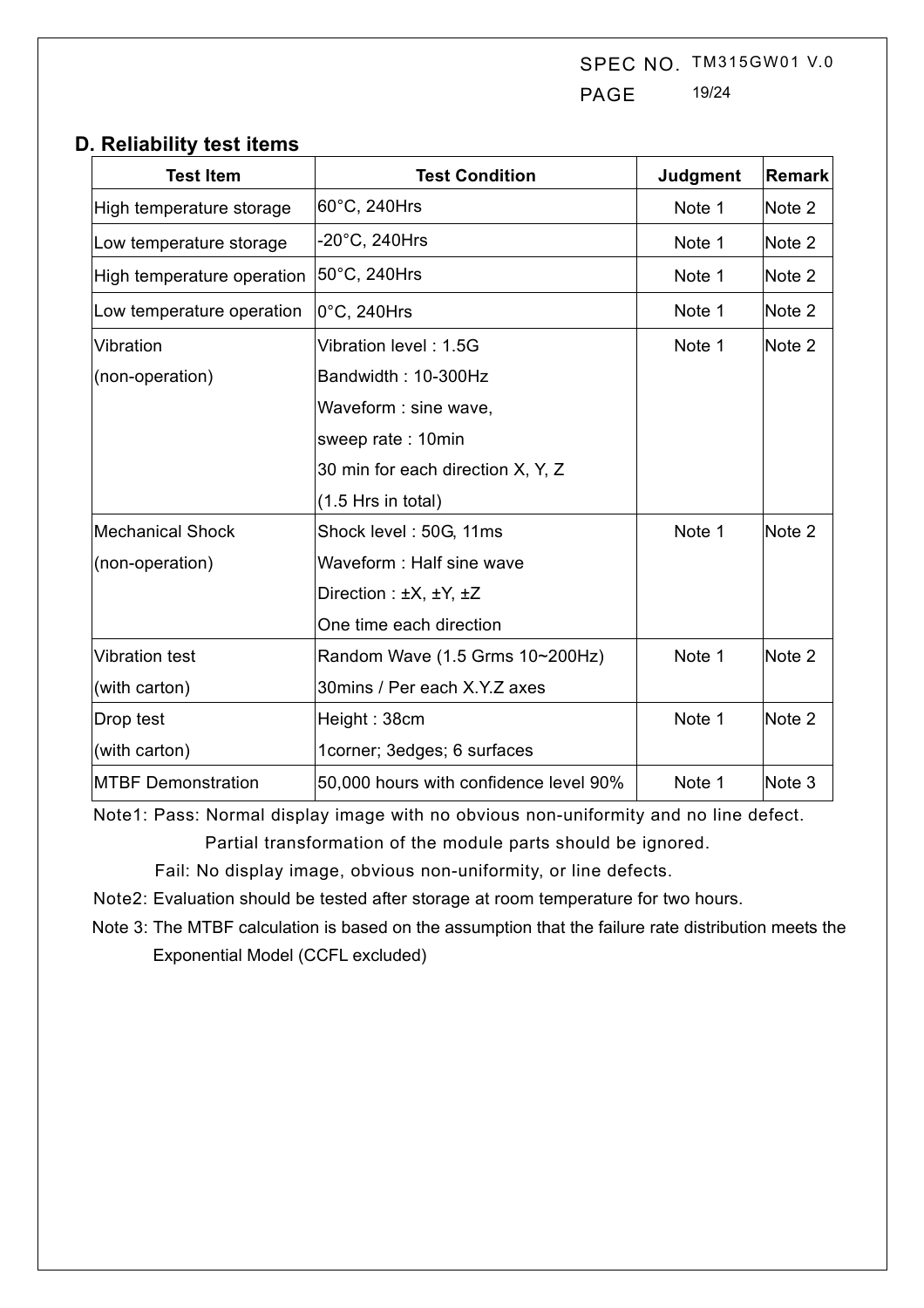SPEC NO. TM315GW01 V.0 PAGE 20/24

## **E. Safety**

### **(1) Sharp Edge Requirements**

There will be no sharp edges or corners on the display assembly that could cause injury.

### **(2) Materials**

### **a. Toxicity**

There will be no carcinogenic materials used anywhere in the display module. If toxic materials are used, they will be reviewed and approved by the responsible InnoLux Toxicologist.

### **b. Flammability**

All components including electrical components that do not meet the flammability grade UL94-V1 in the module will complete the flammability rating exception approval process. The printed circuit board will be made from material rated 94-V1 or better. The actual UL flammability rating will be printed on the printed circuit board.

### **c. Capacitors**

If any polarized capacitors are used in the display assembly, provisions will be made to keep them from being inserted backwards.

### **F. Display quality**

The display quality of the color TFT-LCD module should be in compliance with the Innolux's Incoming inspection standard.

## **G. Handling precaution**

The Handling of the TFT-LCD should be in compliance with the Innolux's handling principle standard.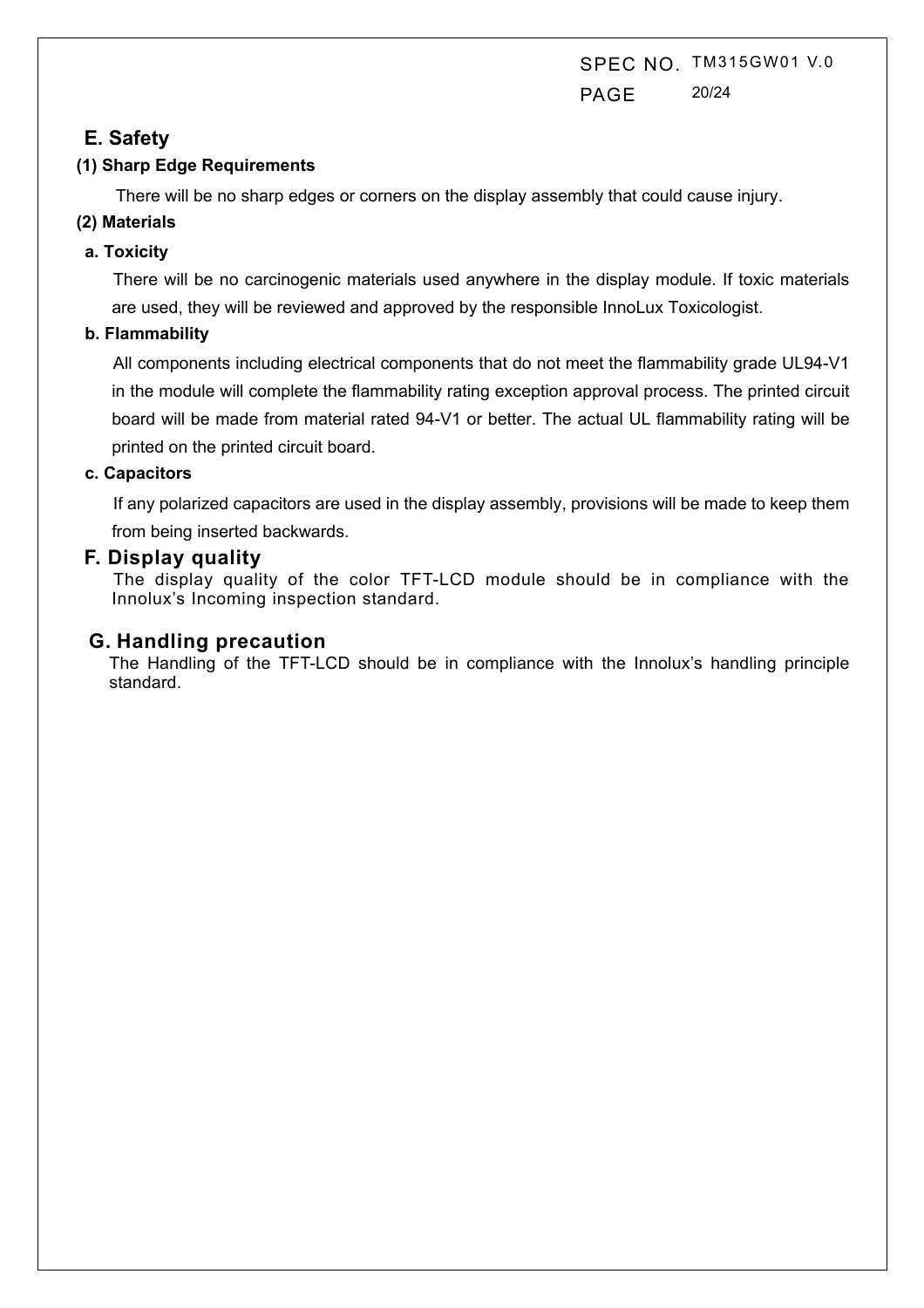|                   |                                                                           |       |       |                                                                                                                                                                                                                                                                                                                                                                                                                                                                                                                                                                                                          |              |            | <b>PAGE</b>                                                                                                                                                  | SPEC NO. TM315GW01 V.0<br>21/24 |
|-------------------|---------------------------------------------------------------------------|-------|-------|----------------------------------------------------------------------------------------------------------------------------------------------------------------------------------------------------------------------------------------------------------------------------------------------------------------------------------------------------------------------------------------------------------------------------------------------------------------------------------------------------------------------------------------------------------------------------------------------------------|--------------|------------|--------------------------------------------------------------------------------------------------------------------------------------------------------------|---------------------------------|
|                   | H. Label<br>(1) Module Label                                              |       |       |                                                                                                                                                                                                                                                                                                                                                                                                                                                                                                                                                                                                          | <b>73 mm</b> |            |                                                                                                                                                              |                                 |
| $18\ \mathrm{mm}$ | TM315GW01 V.0                                                             |       |       | AT3150001<br>Z <sub>1</sub> Z <sub>2</sub> Z <sub>3</sub> Z <sub>4</sub> Z <sub>5</sub> Z <sub>6</sub> --Z <sub>7</sub> --Z <sub>8</sub> Z <sub>9</sub> Z <sub>10</sub> Z <sub>11</sub> Z <sub>12</sub><br>Z <sub>1</sub> 'Z <sub>2</sub> '-Z <sub>3</sub> 'Z <sub>4</sub> 'Z <sub>5</sub> 'Z <sub>6</sub> 'Z <sub>7</sub> '-Z <sub>8</sub> ' - Z <sub>9</sub> '-Z <sub>10</sub> '-Z <sub>11</sub> ' Z <sub>12</sub> '-Z <sub>13</sub> '-Z <sub>14</sub> ' Z <sub>15</sub> '-Z <sub>16</sub> '-Z <sub>18</sub> ' Z <sub>18</sub> '-Z <sub>20</sub> 'Z <sub>21</sub> 'Z <sub>22</sub> ' Z <sub>23</sub> ' |              | <b>Oxx</b> |                                                                                                                                                              | TΜ<br>GP<br><b>MADE IN XXX</b>  |
|                   | (a) Model Number: TM315GW01<br>(b) Version: V.0<br>(c) Serial ID I: $Z_1$ | $Z_2$ | $Z_3$ | $Z_4$ $Z_5$ $Z_6$ $Z_7$                                                                                                                                                                                                                                                                                                                                                                                                                                                                                                                                                                                  |              |            | $Z_8$ $Z_9$ $Z_{10}$ $Z_{11}$ $Z_{12}$<br>Serial No<br>Code of grade<br>INL internal use<br>INL internal use<br>Year, Month, Date<br><b>INL</b> internal use |                                 |

Serial ID includes the information as below:

- 1. Manufactured Date: Year: 0~9, for 2000~2009
- 2. Month: 1~9 & A~C for Jan.~Dec.
- 3. Date: 1~9 & A~Z (exclude I, O, Q, U) for 1st~31th
- 4. Code of grade: 1, 2, 3, 5, E
- 5. Serial No: Module manufacture sequence no
- (d) Serial ID II (INL internal use)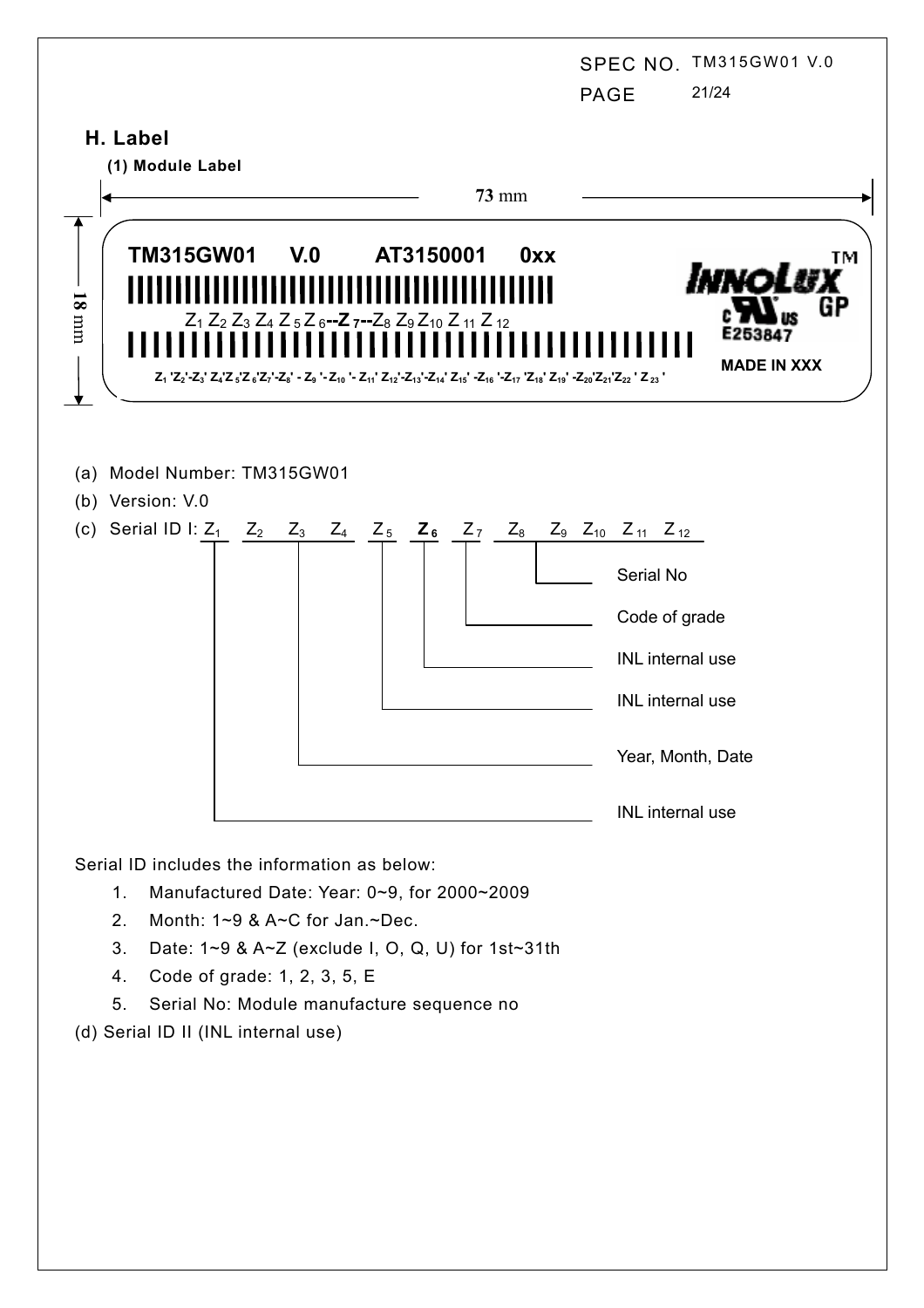SPEC NO. TM315GW01 V.0 PAGE 22/24

#### **(2) Carton Label**



## **I. Mechanical drawing**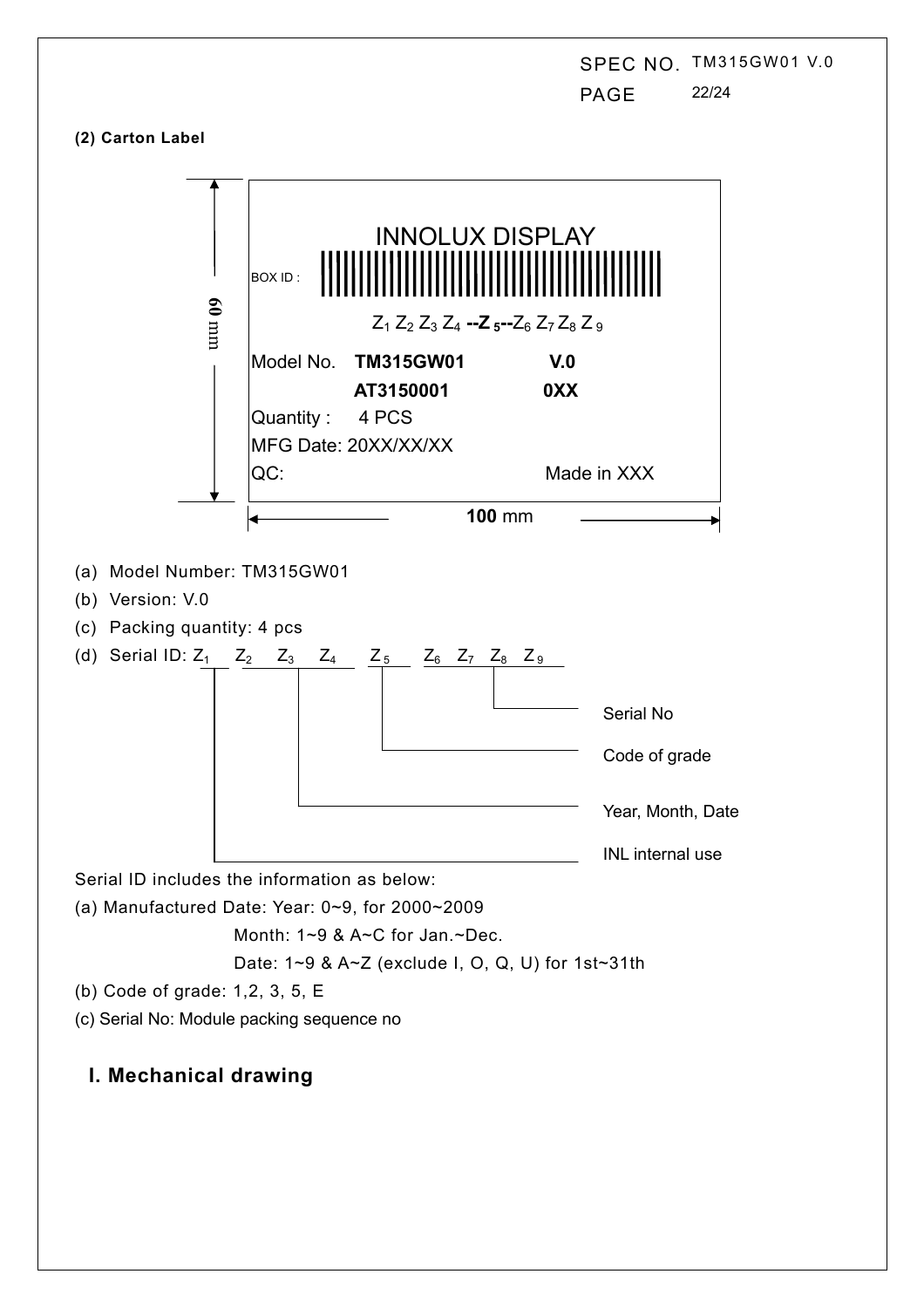